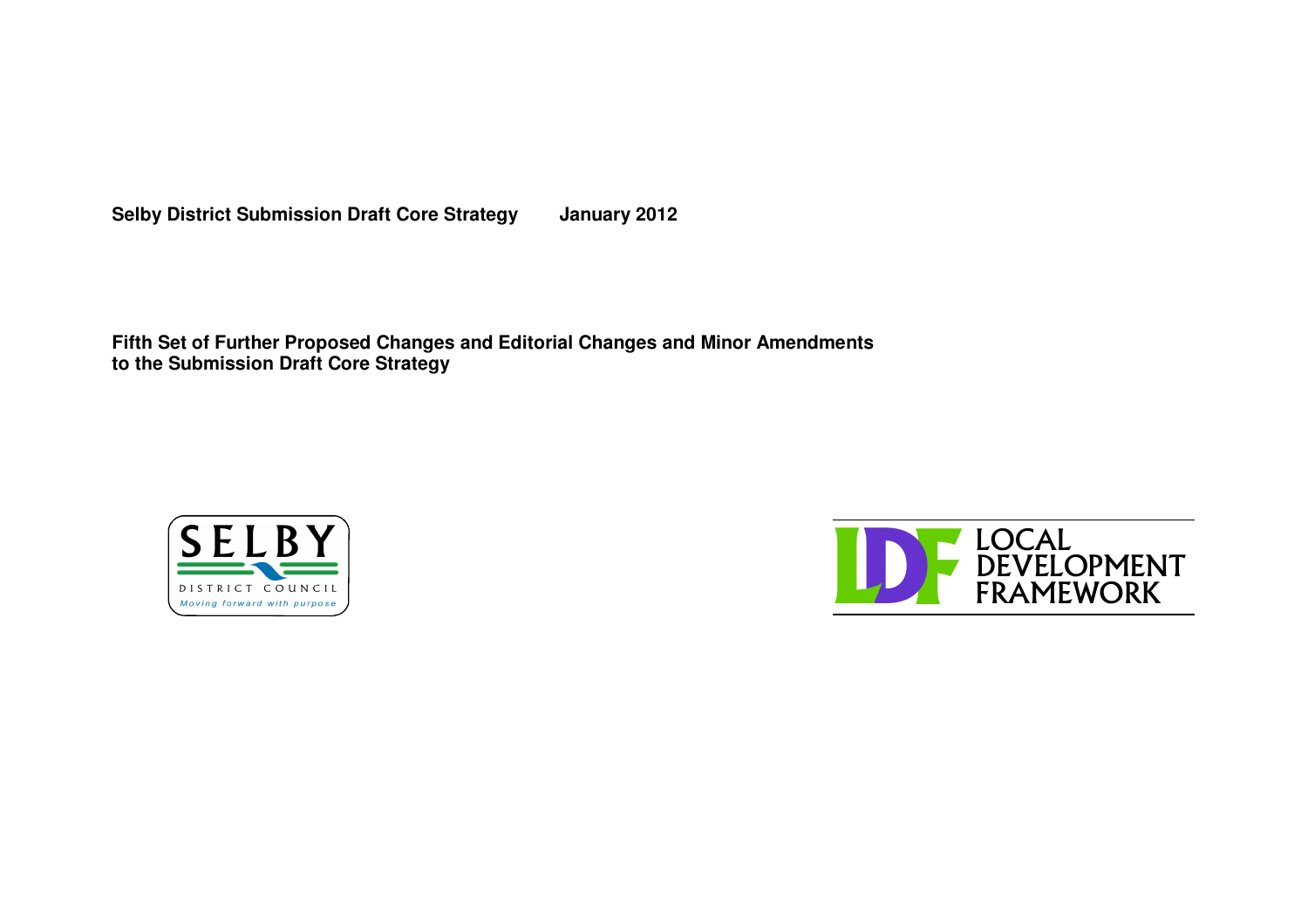#### **Fifth Set of Further Proposed Changes and Editorial Changes and Minor Amendments to the Submission Draft Core Strategy**

### **5 January 2012**

This document has been produced to support the Submission version of the Selby District Core Strategy.

The table below lists the fifth set of changes which the Council wishes to make to the Submitted version of the Core Strategy. The proposed changes are intended to correct anomalies, ensure consistency and provide clarification on points arising during the Independent Public Hearing.

They also include changes in policy to address and strengthen soundness as <sup>a</sup> result of further work undertaken by the Council during the Suspension of the EIP and consequential changes.

| Unique<br>Ref. No. | Paragraph/<br>Policy | <b>Change Required</b>                                    | <b>Explanatory Notes</b>                                                                                                                    |
|--------------------|----------------------|-----------------------------------------------------------|---------------------------------------------------------------------------------------------------------------------------------------------|
|                    |                      | <b>Section 1 Introduction</b>                             |                                                                                                                                             |
| PC5.1              | 1.25                 | Footnote – Update SCS from "2005-2010" to "2010-<br>2015" | To ensure refers to latest version as<br>discussed at EIP and to be consistent with<br>previous proposed change of 30 Sept at para<br>7.61. |
|                    |                      | <b>Section 3 Vision, Aims and Objectives</b>              |                                                                                                                                             |
| <b>PC5.2</b>       | 3.1                  | Delete '2026' and insert '2027' in text and within        | To update Plan in line with proposed changes                                                                                                |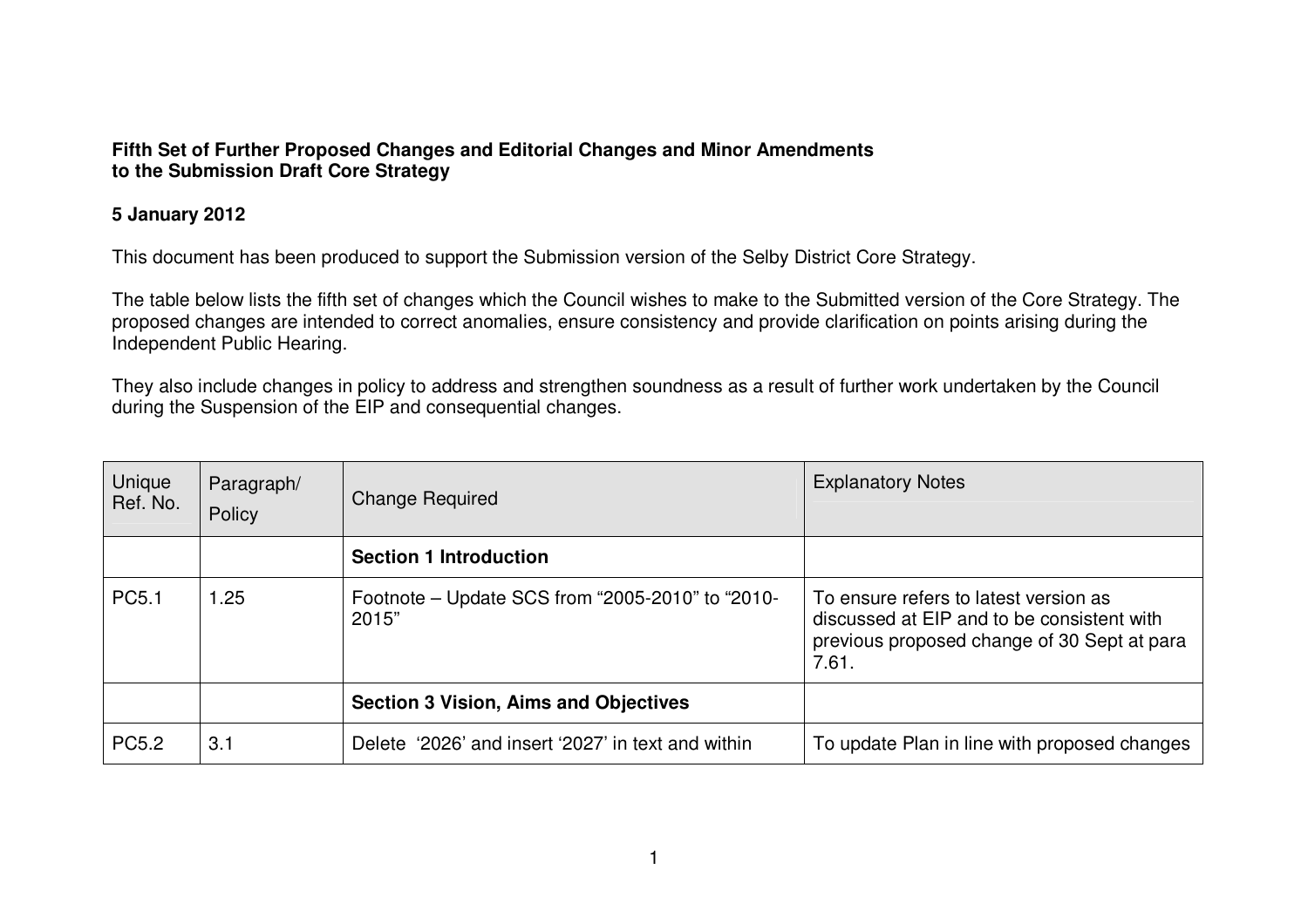| Unique<br>Ref. No. | Paragraph/<br>Policy | <b>Change Required</b>                                                                                                                                                                                                                                                                                                                               | <b>Explanatory Notes</b>                                                                                                                                                                                         |
|--------------------|----------------------|------------------------------------------------------------------------------------------------------------------------------------------------------------------------------------------------------------------------------------------------------------------------------------------------------------------------------------------------------|------------------------------------------------------------------------------------------------------------------------------------------------------------------------------------------------------------------|
|                    |                      | 'Vision' box                                                                                                                                                                                                                                                                                                                                         | in amended Policy CP2.                                                                                                                                                                                           |
|                    |                      | <b>Section 4 Spatial Development Strategy</b>                                                                                                                                                                                                                                                                                                        |                                                                                                                                                                                                                  |
| PC5.3              | 4.1                  | In Line 5 delete "strategic development sites" and<br>insert "a strategic development site"                                                                                                                                                                                                                                                          | To correct an anomaly.                                                                                                                                                                                           |
| <b>PC5.4</b>       | 4.19                 | Delete the second sentence and insert:<br>"In spite of the population within the District as whole<br>increasing by 6.6% between 2002 and 2009, the<br>population of Tadcaster decreased by 1.1% to 7,228<br>people. This trend also contrasts with that in<br>Sherburn in Elmet where the population increased by<br>2.5% during this time period." | To reflect further evidence work undertaken<br>during the EIP Suspension.                                                                                                                                        |
| <b>PC5.5</b>       | 4.34                 | Footnote $6 - (PPS25)$ Delete '2006' and insert '2010'                                                                                                                                                                                                                                                                                               | To correct an anomaly.                                                                                                                                                                                           |
| PC5.6              | $4.37 - 4.39$        | Delete paras $4.37 - 4.39$ and replace with new<br>supporting text and new Policy CPXX. See Appendix                                                                                                                                                                                                                                                 | New Policy and supporting text to set out the<br>Council's explicit approach to protection of the<br>Green Belt and a Green Belt review, in line<br>with proposed changes in amended Policy<br>CP <sub>2</sub> . |
| <b>PC5.7</b>       | 4.47                 | Delete last 2 sentences of the paragraph                                                                                                                                                                                                                                                                                                             | Because the release of phase 2 sites has now<br>been triggered by SDLP Policy H2A. these<br>sentences are now out of date.                                                                                       |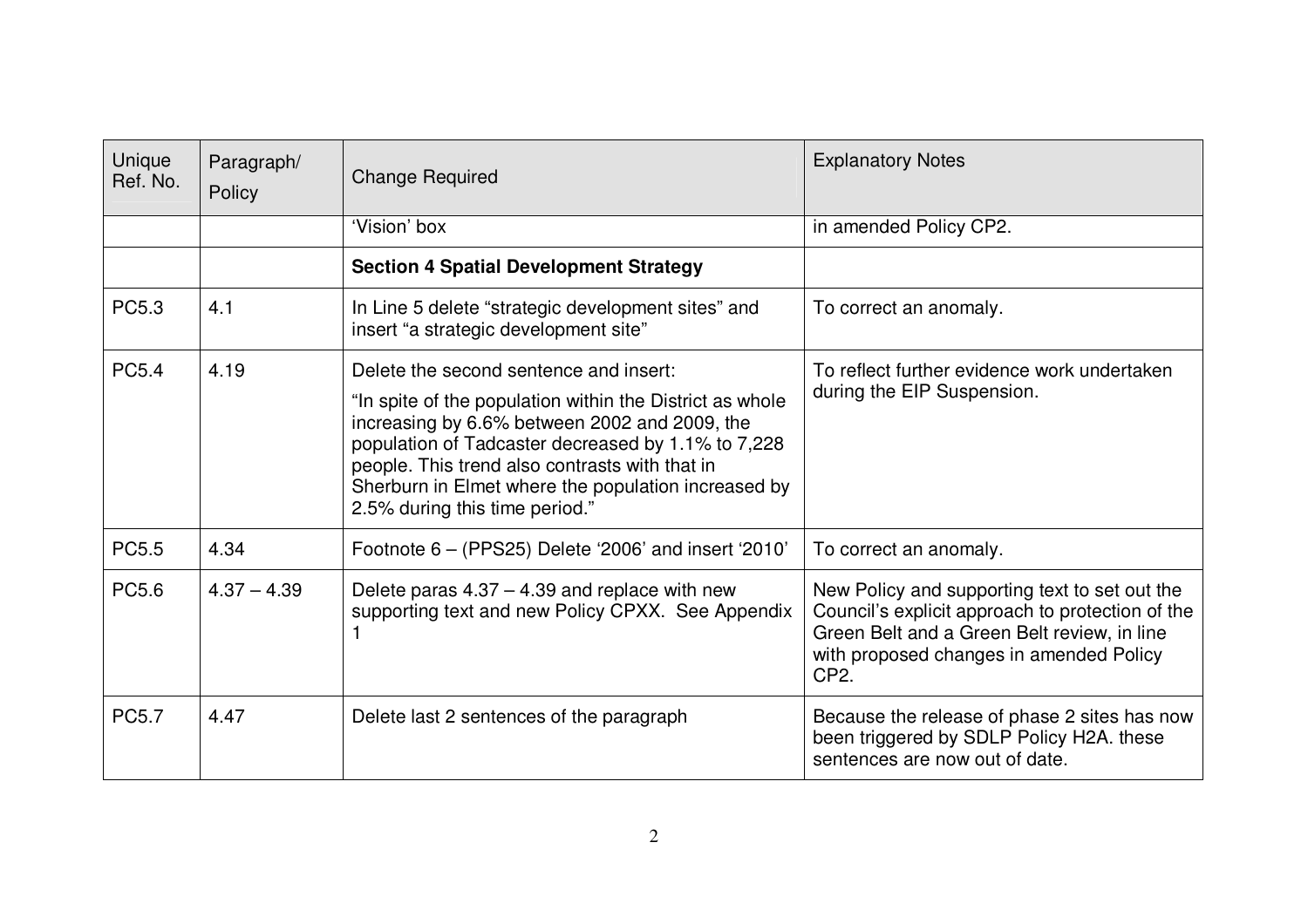| Unique<br>Ref. No. | Paragraph/<br>Policy      | <b>Change Required</b>                                                                                                                                                                                                                                                                                                                                                                                                                                                                                                                                                                                                                                                                                              | <b>Explanatory Notes</b>                                                                    |
|--------------------|---------------------------|---------------------------------------------------------------------------------------------------------------------------------------------------------------------------------------------------------------------------------------------------------------------------------------------------------------------------------------------------------------------------------------------------------------------------------------------------------------------------------------------------------------------------------------------------------------------------------------------------------------------------------------------------------------------------------------------------------------------|---------------------------------------------------------------------------------------------|
| <b>PC5.8</b>       | Policy CP1<br>Part $A(b)$ | Delete "speculative (windfall) proposals" and replace<br>with "development on non-allocated sites" in Lines 4/5                                                                                                                                                                                                                                                                                                                                                                                                                                                                                                                                                                                                     | To ensure consistency with other proposed<br>changes.                                       |
| PC5.9              | Policy CP1<br>Part A (d)  | Add "Policy XX and" before "national Green Belt<br>policies."                                                                                                                                                                                                                                                                                                                                                                                                                                                                                                                                                                                                                                                       | To alert readers to the existence of the<br>proposed new Core Strategy policy               |
|                    |                           | <b>Section 5 Creating Sustainable Communities</b>                                                                                                                                                                                                                                                                                                                                                                                                                                                                                                                                                                                                                                                                   |                                                                                             |
|                    |                           | Policy CP2 The Scale and Distribution of Housing                                                                                                                                                                                                                                                                                                                                                                                                                                                                                                                                                                                                                                                                    |                                                                                             |
| PC5.10             | 5.4                       | Delete Para 5.4 (and associated footnote 1) and<br>insert new paragraph as follows:                                                                                                                                                                                                                                                                                                                                                                                                                                                                                                                                                                                                                                 | To explain the context of the revised target of<br>450 dpa which replaces the 440 dpa based |
|                    |                           | "Following the announcement of the intended<br>abolition of RSS, the Council has reviewed the merits<br>of alternative housing requirements (see Background<br>Paper 9 January 2012) and includes 450 dpa as an<br>annual average over the Plan period, which is higher<br>than that established in the RSS. The housing<br>requirement is based on a robust review of both<br>population and household projections. However it<br>also remains a practical target when balanced against<br>economic forecasts and available evidence on past<br>completions and future land availability as well as<br>constraints on development. The Core Strategy plans<br>for a lower housing target in the early years of the | on RSS policy.                                                                              |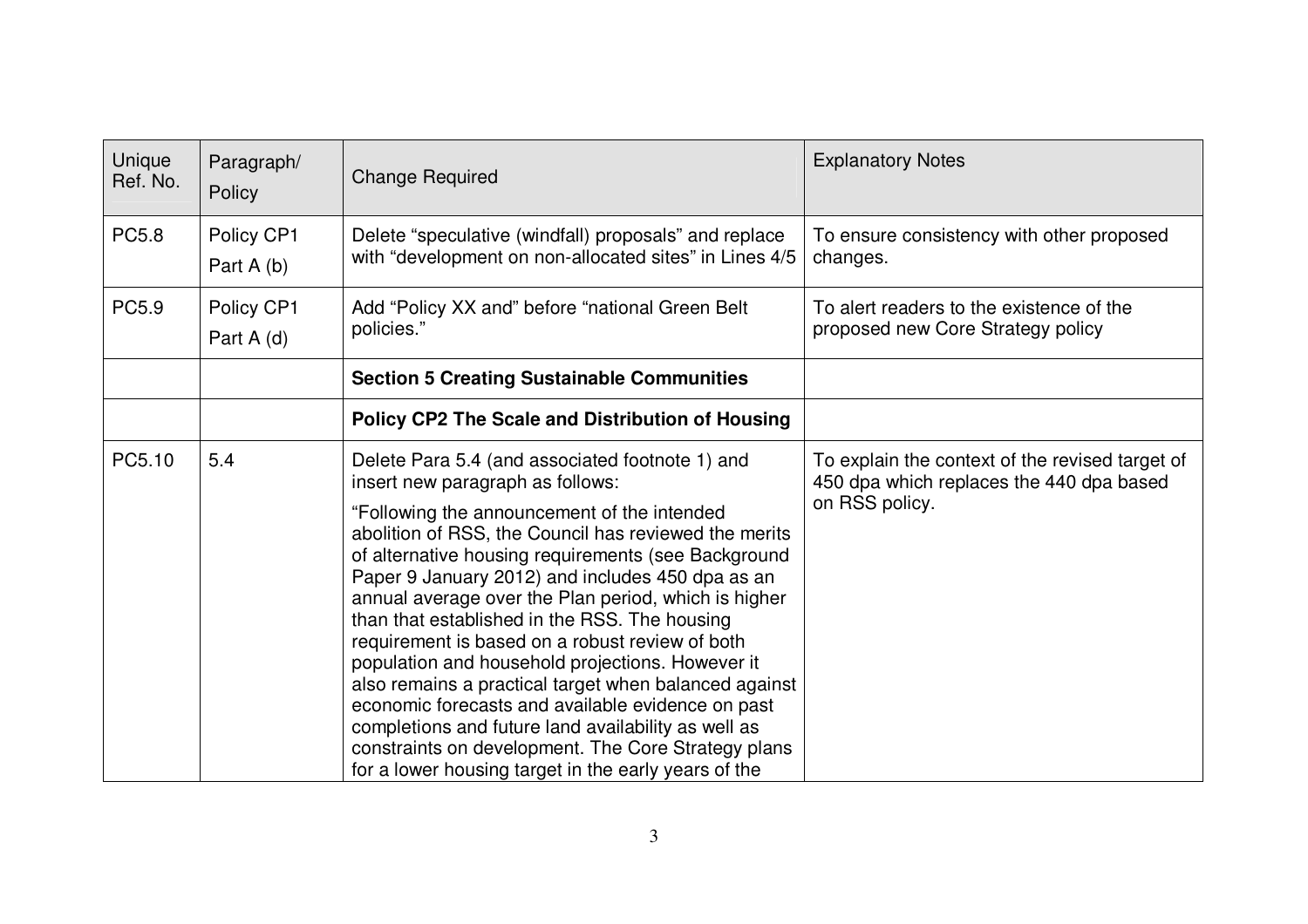| Unique<br>Ref. No. | Paragraph/<br>Policy | <b>Change Required</b>                                                                                                                                                                                                                                                                                                                                                                                                                                                                                                                                                                                                                                       | <b>Explanatory Notes</b>                                                                                                                               |
|--------------------|----------------------|--------------------------------------------------------------------------------------------------------------------------------------------------------------------------------------------------------------------------------------------------------------------------------------------------------------------------------------------------------------------------------------------------------------------------------------------------------------------------------------------------------------------------------------------------------------------------------------------------------------------------------------------------------------|--------------------------------------------------------------------------------------------------------------------------------------------------------|
|                    |                      | plan period through phased delivery."                                                                                                                                                                                                                                                                                                                                                                                                                                                                                                                                                                                                                        |                                                                                                                                                        |
| PC5.11             | Figure 7             | Update to reflect latest figures in revised Policy CP2                                                                                                                                                                                                                                                                                                                                                                                                                                                                                                                                                                                                       | The bar - chart will reflect the final agreed<br>distribution and this Proposed Change<br>supersedes the previous change published in<br>this respect. |
| PC5.12             | 5.12                 | Amend last sentence to read:<br>"This will provide about 1000 dwellings equivalent to<br>40% of the new allocations required in Selby urban<br>area."                                                                                                                                                                                                                                                                                                                                                                                                                                                                                                        | To clarify that it is a proportion of the new<br>allocation required and not the total Selby<br>housing requirement.                                   |
| PC5.13             | 5.14                 | Delete "1340" and insert "1500"                                                                                                                                                                                                                                                                                                                                                                                                                                                                                                                                                                                                                              | To reflect further changes to figures in CP2                                                                                                           |
| PC5.14             | 5.17                 | Delete paragraph and replace with the following:<br>"The proportion of development allocated to Sherburn<br>in Elmet and the Tadcaster area corresponds with<br>that identified through the 2009 SHMA in order that<br>these Local Service Centres meet the local needs<br>identified. The Tadcaster figure of 7% includes the<br>identified affordable need in the 'northern sub-area'<br>owing to the absence of Designated Service Villages<br>(DSVs) in the sub-area and limited development<br>opportunities in surrounding villages. There are<br>limited opportunities for new housing (scale and<br>nature of settlements) in these DSVs and this is | To reflect evidence base and changes to CP2<br>LSC balance.                                                                                            |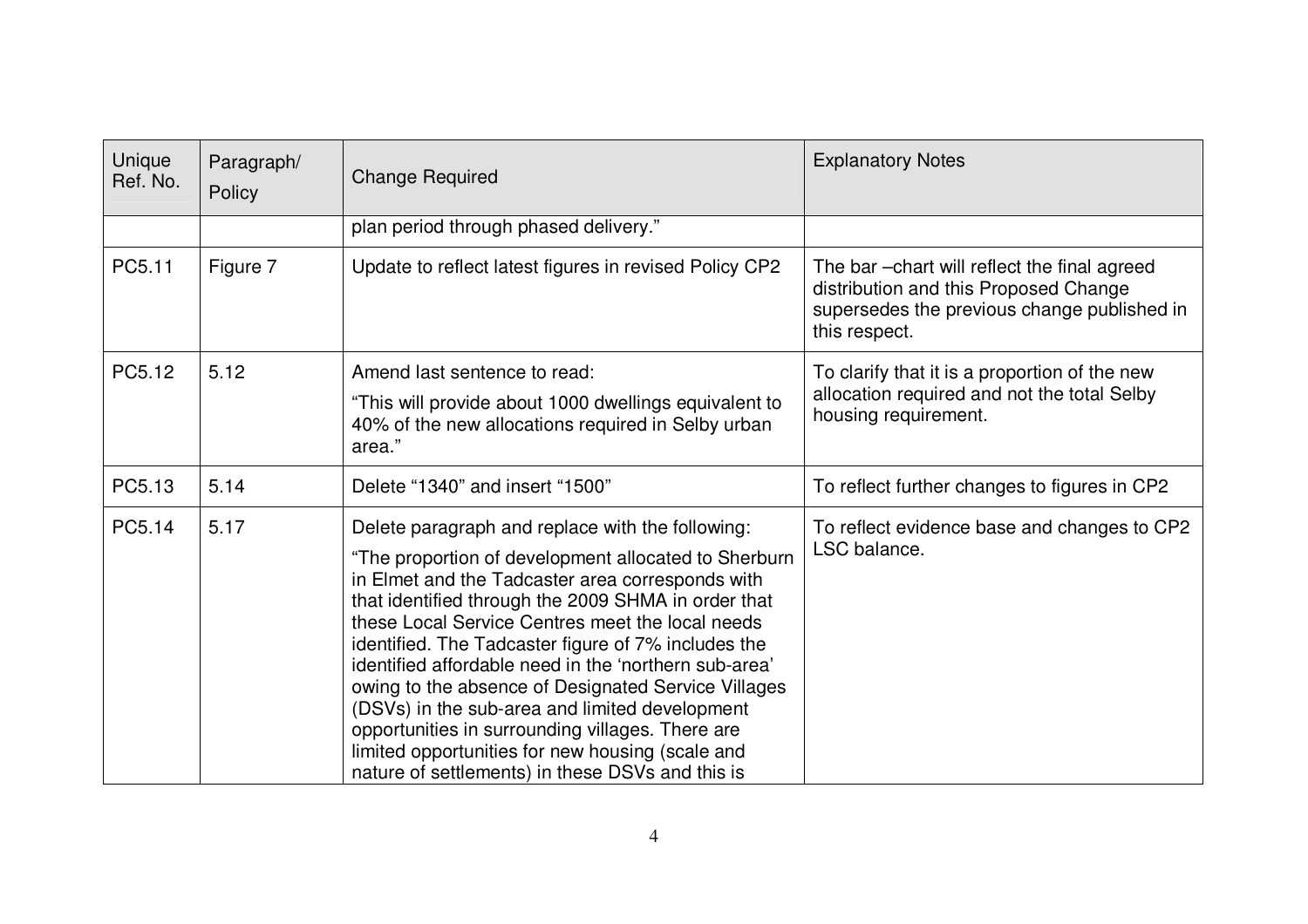| Unique<br>Ref. No. | Paragraph/<br>Policy | <b>Change Required</b>                                                                                                                                                                                                                                                                                                                                                                                                | <b>Explanatory Notes</b>                                                                                                                             |
|--------------------|----------------------|-----------------------------------------------------------------------------------------------------------------------------------------------------------------------------------------------------------------------------------------------------------------------------------------------------------------------------------------------------------------------------------------------------------------------|------------------------------------------------------------------------------------------------------------------------------------------------------|
|                    |                      | compounded by the geographical remoteness of the<br>northern sub-area (partly due to the configuration of<br>the river here which makes access tortuous). The<br>scale of envisaged growth in the DSVs here may not<br>cater for affordable need (with an increased reliance<br>on rural exception sites) and as such Tadcaster<br>should also provide for meeting the needs of the rest<br>of the Northern Sub-area. |                                                                                                                                                      |
| PC5.15             | 5.18                 | Delete paragraph 5.18 and replace with the following:<br>"This is not the case for Sherburn because the<br>Western Sub-Area contains more DSVs which by<br>their location, nature and scale could reasonably be<br>expected to cater for the identified need in that Sub-<br>area."                                                                                                                                   | To reflect evidence base and changes to CP2<br>LSC balance.                                                                                          |
| PC5.16             | Figure 8             | Update to reflect latest figures in revised Policy CP2                                                                                                                                                                                                                                                                                                                                                                | The pie-chart will reflect the final agreed<br>distribution and this Proposed Change<br>supersedes the previous change published in<br>this respect. |
| PC5.17             | 5.20                 | Delete "about a quarter" and insert "just over a<br>quarter"                                                                                                                                                                                                                                                                                                                                                          | To reflect change in percentage from 28% to<br>29%                                                                                                   |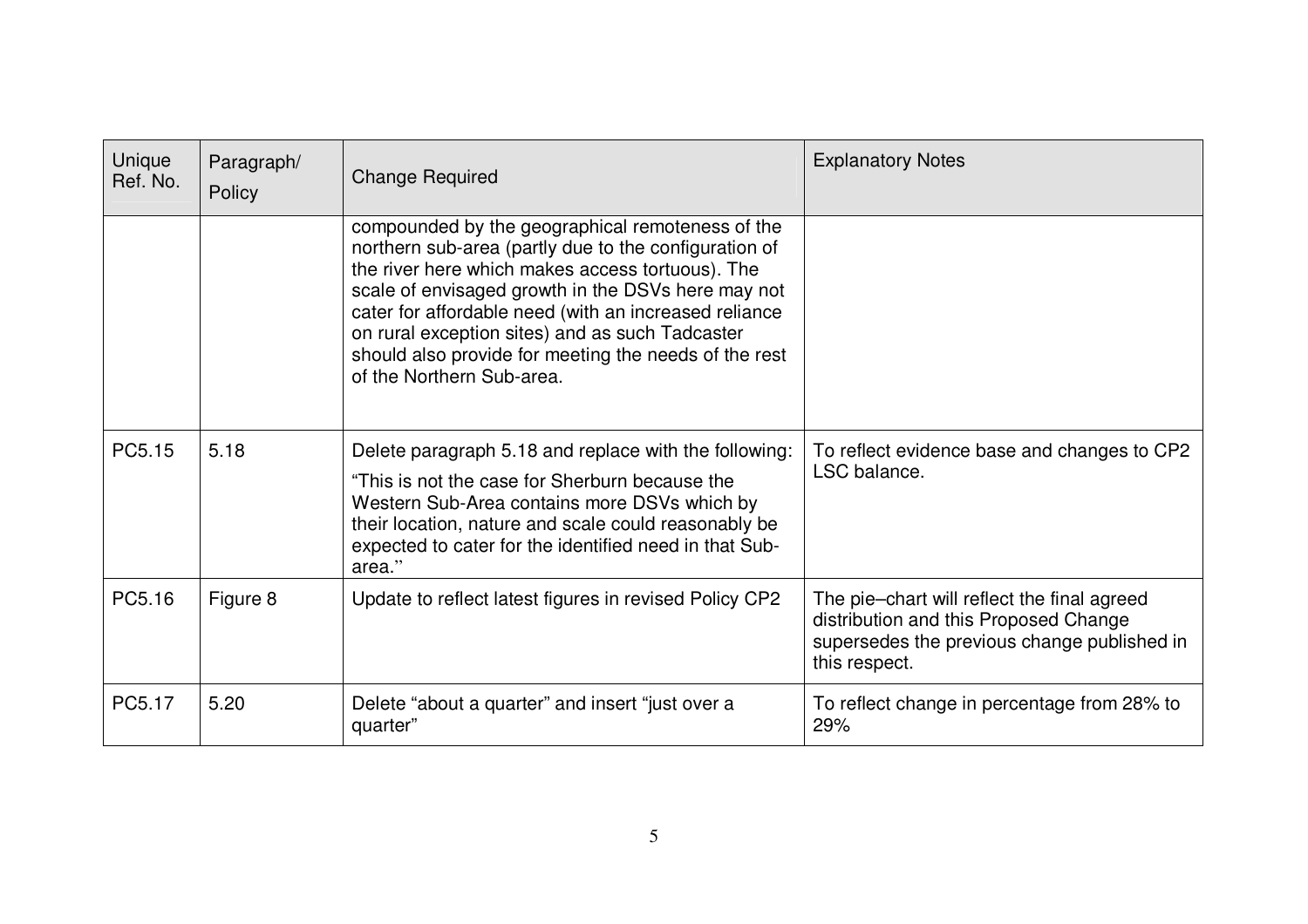| Unique<br>Ref. No. | Paragraph/<br>Policy | <b>Change Required</b>                                                                                                                                        | <b>Explanatory Notes</b>                                                                                                                   |
|--------------------|----------------------|---------------------------------------------------------------------------------------------------------------------------------------------------------------|--------------------------------------------------------------------------------------------------------------------------------------------|
| PC5.18             | 5.22                 | Delete "and in accordance with Policy CP3<br>(Managing Housing Land Supply) set out later in this<br>chapter."                                                | To reflect the fact that phase 2 sites have<br>already been released and the further<br>changes proposed to CP3.                           |
| PC5.19             | 5.22                 | Add "in accordance with Policy CPXX (Green Belt)" to<br>the end of the paragraph.                                                                             | To cross refer to the new green belt policy<br>which deals with reviews                                                                    |
| PC5.20             | 5.24                 | Add footnote at the end of the second sentence to<br>read "The figures in the Policy CP2 have been<br>rounded to reflect the strategic nature of the policy." | To clarify that the figures are broad based<br>and not intended to imply that deliverability is<br>required to exact numbers of dwellings. |
| PC5.21             | 5.26                 | Add "and Policy CPXX (Green Belt)" to end of last<br>sentence.                                                                                                | To cross refer to the new green belt policy<br>which deals with reviews                                                                    |
| PC5.22             | 5.27                 | Delete "2026" and insert "2027"                                                                                                                               | To reflect changes in proposed revised CP2                                                                                                 |
| PC5.23             | 5.27                 | Delete "2011" and insert "2012"                                                                                                                               | To reflect changes in proposed revised CP2                                                                                                 |
| PC5.24             | 5.28                 | Delete "2026" and insert "2027"                                                                                                                               | To reflect changes in proposed revised CP2                                                                                                 |
| PC5.25             | 5.28                 | Delete "release" and insert "deliver" in the least<br>sentence.                                                                                               | To reflect amended CP3                                                                                                                     |
| PC5.26             | CP <sub>2</sub>      | Delete Policy CP2 and insert revised Policy CP2 as<br>set out in Appendix 2                                                                                   | This supersedes all previously published<br>minor amendments and changes relating to<br>CP <sub>2</sub>                                    |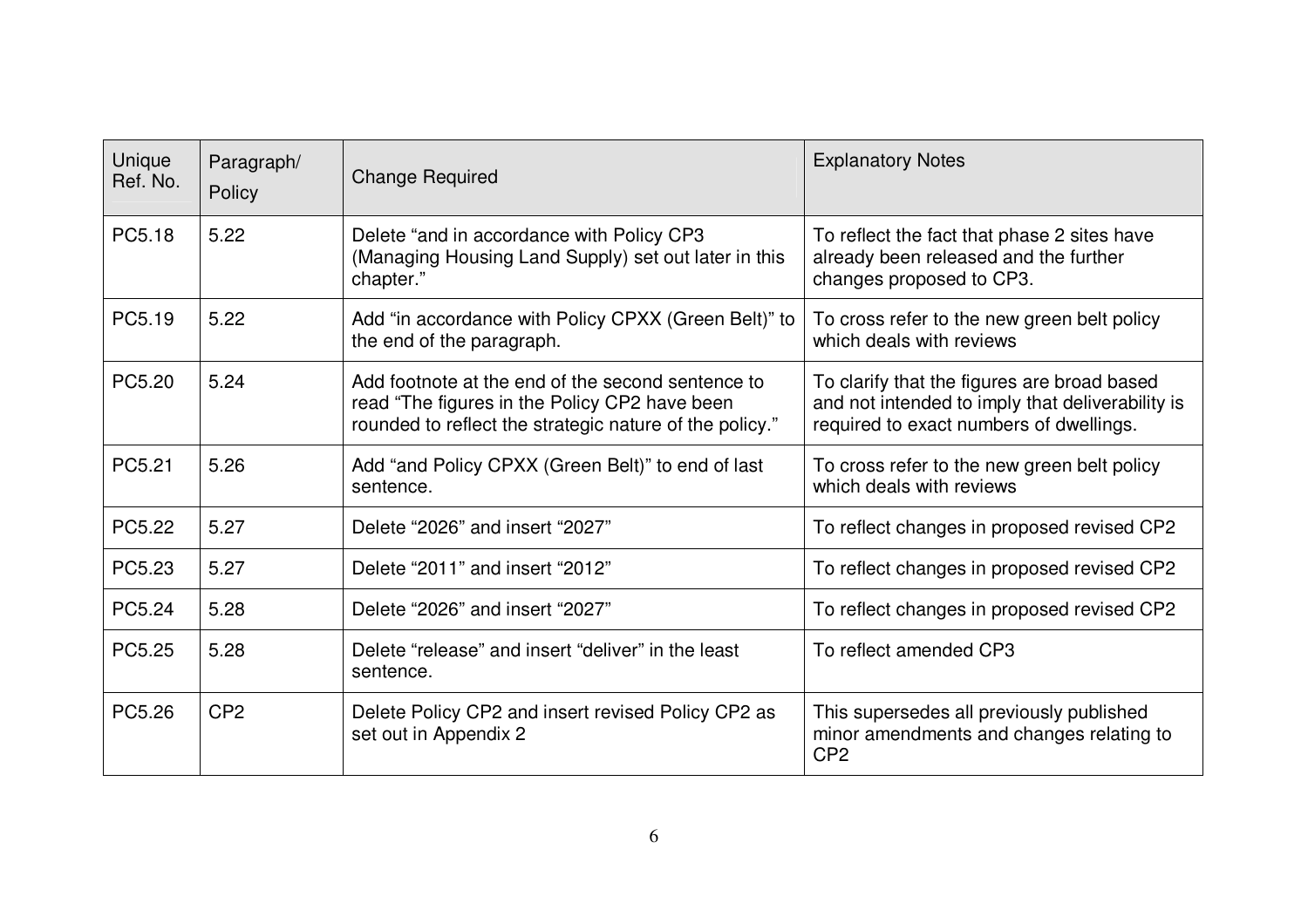| Unique<br>Ref. No. | Paragraph/<br>Policy    | <b>Change Required</b>                                                                                                                                                                                                                                                                                                                                                                                                                                                                                                                                              | <b>Explanatory Notes</b>                                                                                                |
|--------------------|-------------------------|---------------------------------------------------------------------------------------------------------------------------------------------------------------------------------------------------------------------------------------------------------------------------------------------------------------------------------------------------------------------------------------------------------------------------------------------------------------------------------------------------------------------------------------------------------------------|-------------------------------------------------------------------------------------------------------------------------|
|                    |                         | Policy CP2A Olympia Park Strategic Development<br><b>Site</b>                                                                                                                                                                                                                                                                                                                                                                                                                                                                                                       |                                                                                                                         |
| PC5.27             | 5.29                    | Delete "2026" and insert "2027"                                                                                                                                                                                                                                                                                                                                                                                                                                                                                                                                     | To reflect changes in proposed revised CP2                                                                              |
| PC5.28             | Policy CP2A<br>Part (i) | Delete "2026" and insert "2027"                                                                                                                                                                                                                                                                                                                                                                                                                                                                                                                                     | To reflect changes in proposed revised CP2                                                                              |
|                    |                         | <b>Phasing</b>                                                                                                                                                                                                                                                                                                                                                                                                                                                                                                                                                      |                                                                                                                         |
| PC5.29             | $5.40 - 5.41$           | Move these paragraphs to follow 5.28                                                                                                                                                                                                                                                                                                                                                                                                                                                                                                                                | To improve the readability of the Core<br>Strategy following incorporation of phased<br>housing targets in amended CP2. |
| PC5.30             | 5.40                    | Add the following text to the end of the paragraph:<br>"However, review of evidence on scale of housing<br>over the plan period (add footnote to Arup Papers)<br>highlighted that there is a case for planning for a rate<br>of housing delivery that is lower in the first five years.<br>This is in the light of the evidence available leading to<br>a cautious view being taken regarding economic<br>recovery. Policy CP2 sets out three phases starting at<br>400 dpa in the first 6 years then 460 dpa and 500 dpa<br>in the two subsequent 5 year periods." | To reflect the insertion of phased target in<br>proposed revised CP2.                                                   |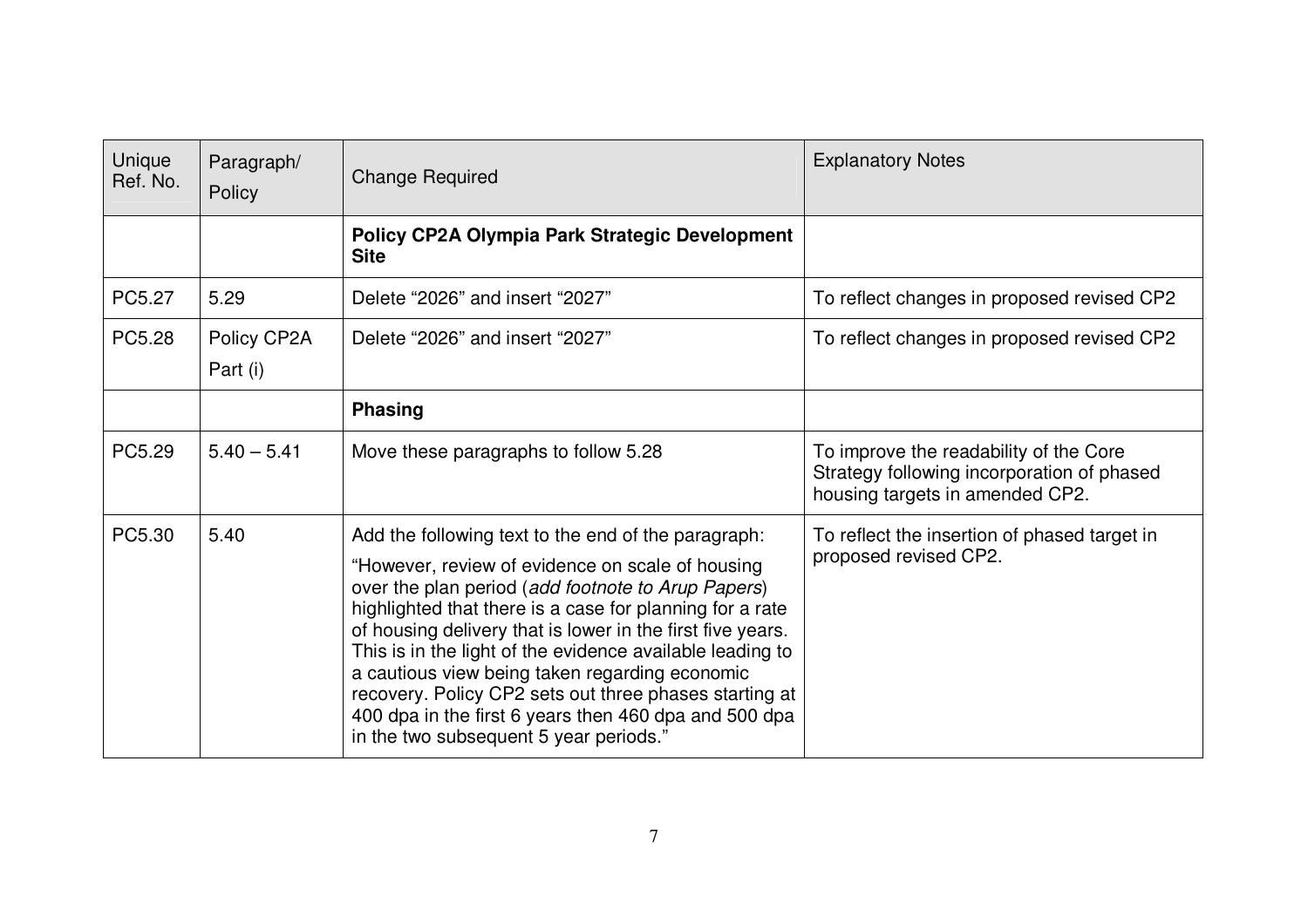| Unique<br>Ref. No. | Paragraph/<br>Policy | <b>Change Required</b>                                                                                                                                                                                                                                                                                                                                                                                                                                                                                                                                                                                                                                                                                                               | <b>Explanatory Notes</b>                                                             |
|--------------------|----------------------|--------------------------------------------------------------------------------------------------------------------------------------------------------------------------------------------------------------------------------------------------------------------------------------------------------------------------------------------------------------------------------------------------------------------------------------------------------------------------------------------------------------------------------------------------------------------------------------------------------------------------------------------------------------------------------------------------------------------------------------|--------------------------------------------------------------------------------------|
| PC5.31             | 5.41                 | Delete "In broad terms however" at the start of the<br>paragraph.                                                                                                                                                                                                                                                                                                                                                                                                                                                                                                                                                                                                                                                                    | To improve readability following insertion of<br>new text in the previous paragraph. |
| PC5.32             | 5.41                 | Delete "(2011-2016)" and insert "(2012-2017)"                                                                                                                                                                                                                                                                                                                                                                                                                                                                                                                                                                                                                                                                                        | To reflect changes in proposed revised CP2.                                          |
|                    |                      | <b>Policy CP3 Managing Housing Land Supply</b>                                                                                                                                                                                                                                                                                                                                                                                                                                                                                                                                                                                                                                                                                       |                                                                                      |
| PC5.33             | 5.43                 | Delete "440 dwellings per annum between 2010 and<br>2026" and insert "450 dwellings per annum between<br>2011 and 2027"                                                                                                                                                                                                                                                                                                                                                                                                                                                                                                                                                                                                              | To reflect changes in proposed revised CP2.                                          |
| PC5.34             | 5.43                 | Delete from "However, delivery in 2009/10" and<br>insert:<br>"However there has been a year on year increase in<br>housing completions since 2008 albeit from a low<br>base (226 dw in 2008/9, 270 dw in 2009/10 and 366<br>in 2010/11). The trajectory forecasts a phased<br>delivery rate (set out in Policy CP2) which reflects a<br>slow economic recovery and continued gradual<br>improvement in trading conditions during the early<br>part of the plan period in the light of evidence in the<br>Arup Study (2011) (add footnote ref). Policy CP3<br>provides the mechanism for ensuring a housing land<br>supply in line with the prevailing Supply Period (which<br>is currently 5 years land supply but is anticipated to | To reflect up to date evidence.                                                      |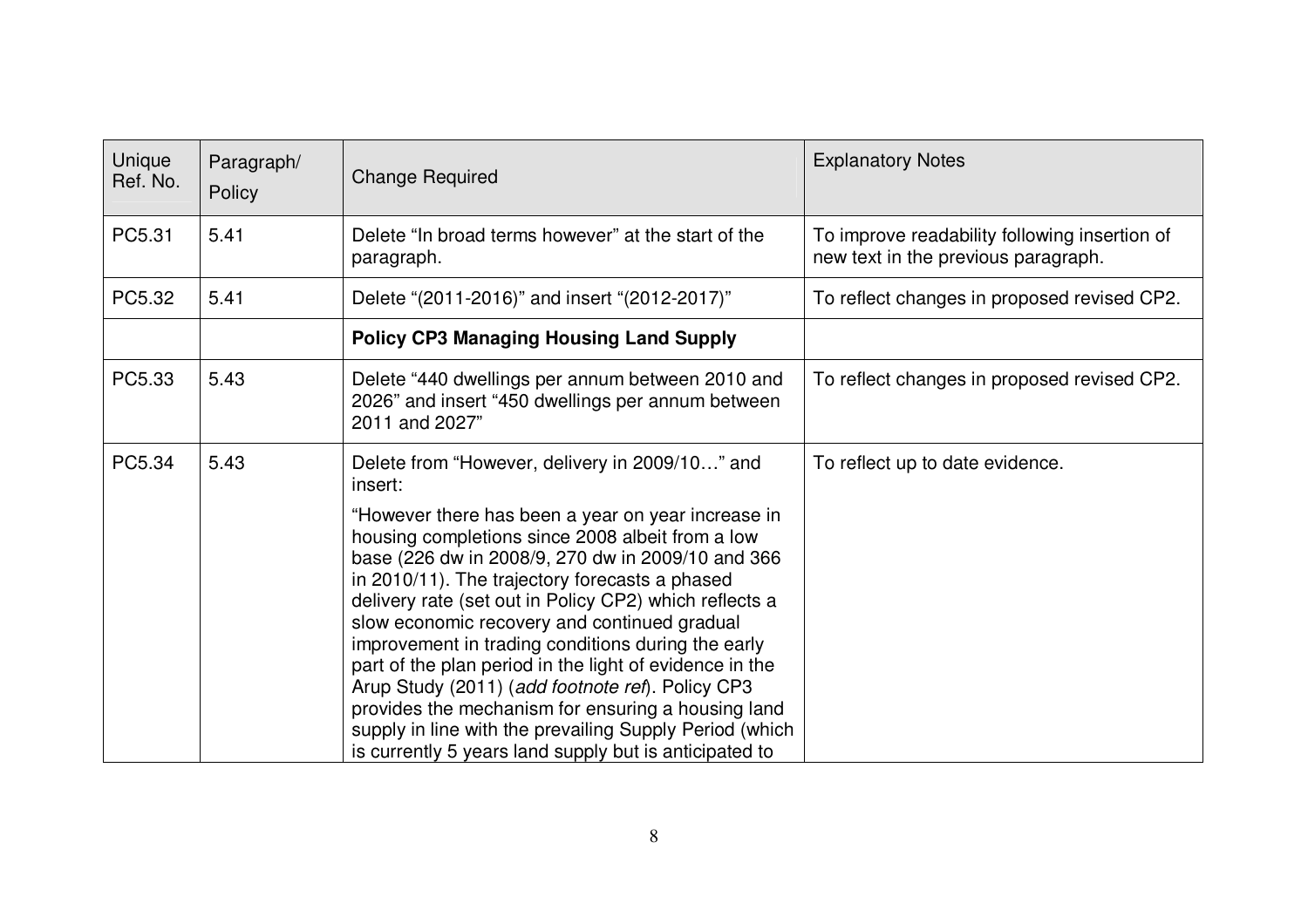| Unique<br>Ref. No. | Paragraph/<br>Policy | <b>Change Required</b>                                                                                 | <b>Explanatory Notes</b>                                                                                                                    |
|--------------------|----------------------|--------------------------------------------------------------------------------------------------------|---------------------------------------------------------------------------------------------------------------------------------------------|
|                    |                      | change to 6 years supply during the plan period).                                                      |                                                                                                                                             |
| PC5.35             | Figure 9<br>Page 57  | Replace Figure 9 with new chart in Appendix 3                                                          | Housing trajectory needs amending to align<br>with new 450 dpa and new phasing.                                                             |
| PC5.36             | Paras 5.44 -<br>5.52 | Delete Paras 5.44 - 5.52, insert new Paras 5.44a -<br>5.440 as set out in Appendix 4                   | This supersedes all previously published<br>minor amendments and changes relating to<br>CP3.                                                |
| PC5.37             | CP <sub>3</sub>      | Delete Policy CP3, insert new Policy as set out in<br>Appendix 4                                       | This supersedes all previously published<br>minor amendments and changes relating to<br>CP3.                                                |
|                    |                      | <b>CP5 Affordable Housing</b>                                                                          |                                                                                                                                             |
| PC5.38             | 5.82                 | Delete "440" and insert "450"                                                                          | To reflect changes in proposed revised CP2.                                                                                                 |
|                    |                      | <b>CP7 The Travelling Community</b>                                                                    |                                                                                                                                             |
| PC5.39             | 5.102                | Footnote – Update SCS from "2005-2010" to "2010-<br>2015"                                              | To ensure refers to latest version as<br>discussed at EIP and to be consistent with<br>previous proposed change of 30 Sept at para<br>7.61. |
| PC5.40             | Policy CP7           | Insert "and Policy XX Green Belt" after "national<br>policy" in the proposed change to criteria (i) as | To reflect the fact that there is also a new<br>Green Belt policy included in the Core                                                      |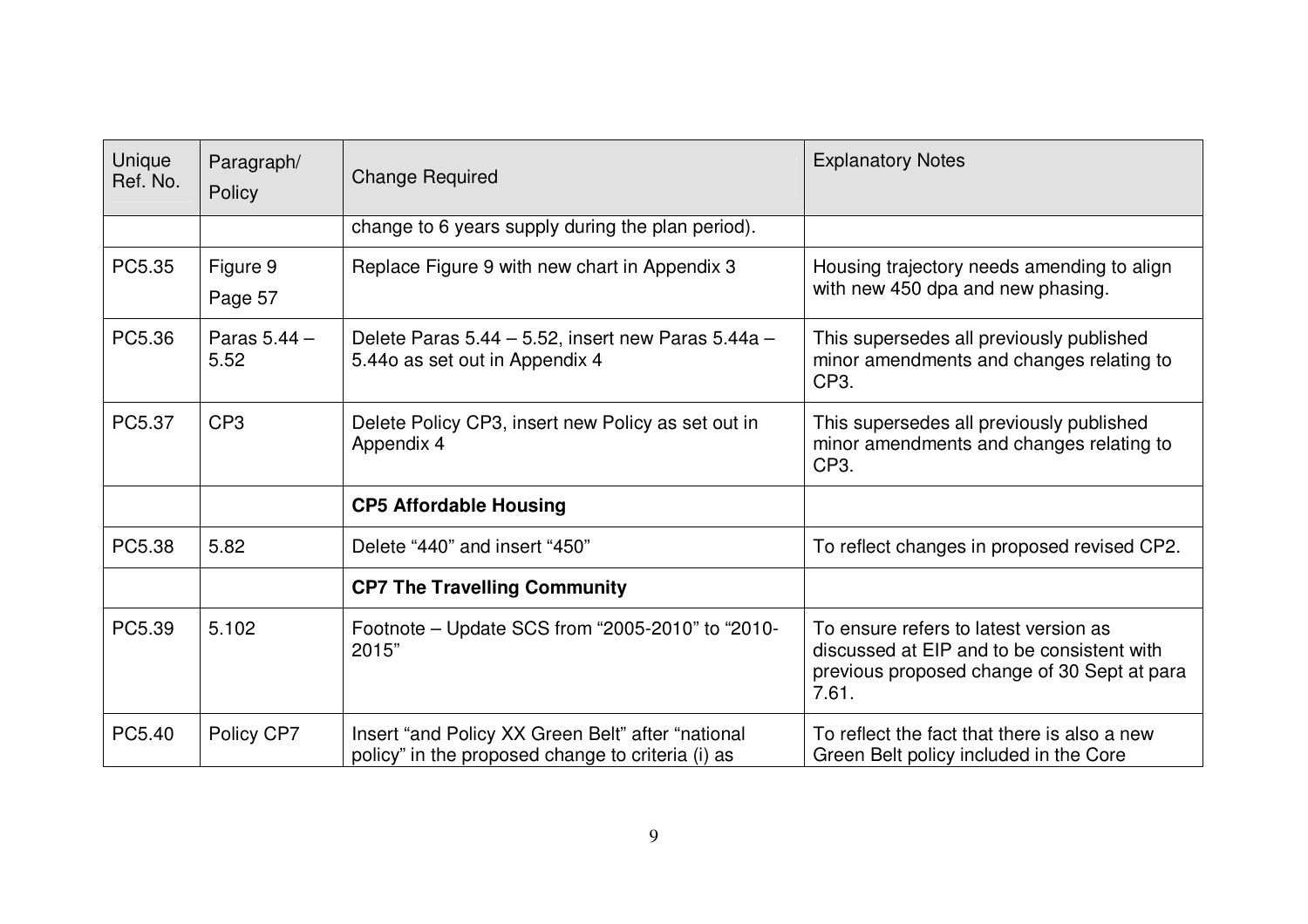| Unique<br>Ref. No. | Paragraph/<br>Policy   | <b>Change Required</b>                                                                            | <b>Explanatory Notes</b>                                                                                                    |
|--------------------|------------------------|---------------------------------------------------------------------------------------------------|-----------------------------------------------------------------------------------------------------------------------------|
|                    | Part (i)               | published on 30 September 2011 (which itself<br>replaced proposed change published in July 2011). | Strategy as a proposed change.                                                                                              |
|                    |                        | <b>Section 7 Improving the Quality of Life</b>                                                    |                                                                                                                             |
|                    |                        | <b>CP9 Scale and Distribution of Economic Growth</b>                                              |                                                                                                                             |
| PC5.41             | 6.18                   | Delete "2026" and insert "2027" in Line 2 and Line 6                                              | To reflect changes in the base date of the<br>plan, envisaged adoption of the Core Strategy<br>and the revised plan period. |
| PC5.42             | Policy CP9<br>Part (i) | Delete "2026" and insert "2027"                                                                   | To reflect changes in the base date of the<br>plan, envisaged adoption of the Core Strategy<br>and the revised plan period. |
|                    |                        | <b>CP10 Rural Diversification</b>                                                                 |                                                                                                                             |
| PC5.43             | 6.37                   | Add "and Policy CPXX" at the end of the paragraph.                                                | To reflect the fact that there is also a new<br>Green Belt policy included in the Core<br>Strategy as a proposed change.    |
| PC5.44             | Policy CP10            | Add "and Policy CPXX" at the end of the policy                                                    | To reflect the fact that there is also a new<br>Green Belt policy included in the Core<br>Strategy as a proposed change.    |
|                    |                        | <b>Section 7 Improving the Quality of Life</b>                                                    |                                                                                                                             |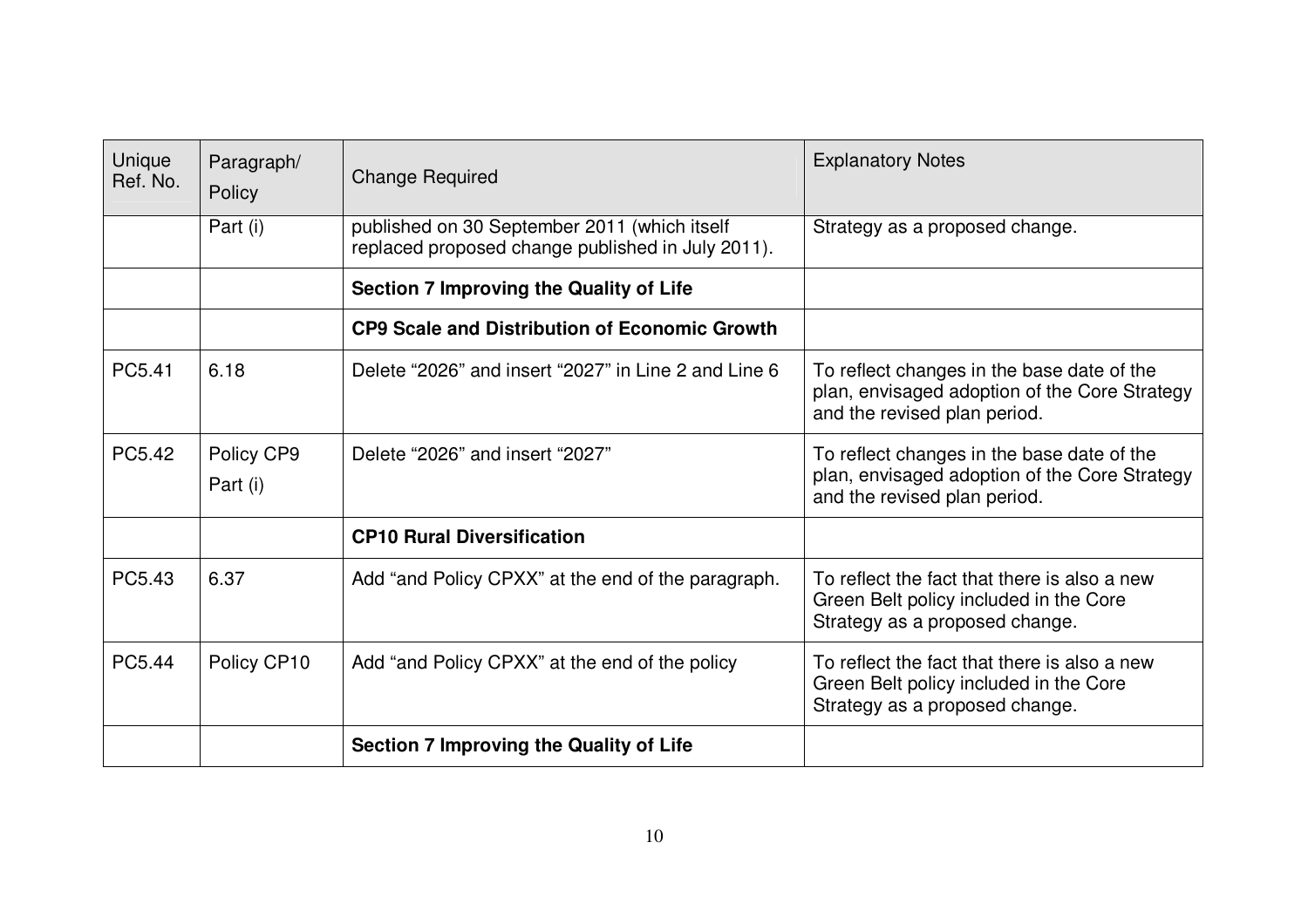| Unique<br>Ref. No. | Paragraph/<br>Policy | <b>Change Required</b>                                                                                                                                                                                                     | <b>Explanatory Notes</b>                                                                                                 |
|--------------------|----------------------|----------------------------------------------------------------------------------------------------------------------------------------------------------------------------------------------------------------------------|--------------------------------------------------------------------------------------------------------------------------|
| PC5.45             | 7.53                 | Add "also in accordance with Policy CPXX" at the end<br>of the paragraph                                                                                                                                                   | To reflect the fact that there is also a new<br>Green Belt policy included in the Core<br>Strategy as a proposed change. |
|                    |                      | 8. Implementation                                                                                                                                                                                                          |                                                                                                                          |
|                    |                      | Figure 13                                                                                                                                                                                                                  |                                                                                                                          |
| PC5.46             | CP2 Target           | Delete "440" and insert "450"                                                                                                                                                                                              | To reflect changes in proposed revised CP2.                                                                              |
| PC5.47             | CP2 Target           | Delete "7480" and insert "7200"                                                                                                                                                                                            | To reflect changes in proposed revised CP2.                                                                              |
| PC5.48             | CP2 Target           | Delete "2026" and insert "2027"                                                                                                                                                                                            | To reflect changes in proposed revised CP2.                                                                              |
| PC5.49             | CP3 Outcome          | Delete text in Intended Outcome column and insert:<br>"Housing delivery achieves or exceeds the annual<br>housing target" and<br>"Maintenance of a housing supply to meet prevailing<br><b>Supply Period requirements"</b> | To reflect changes in proposed revised CP3.                                                                              |
| PC5.50             | CP3 Target           | Delete To achieve a 5-year land supply" and insert<br>the following targets:<br>"To achieve the overall housing land supply in                                                                                             | To reflect changes in proposed revised CP3.                                                                              |
|                    |                      | accordance with the required Supply period" and                                                                                                                                                                            |                                                                                                                          |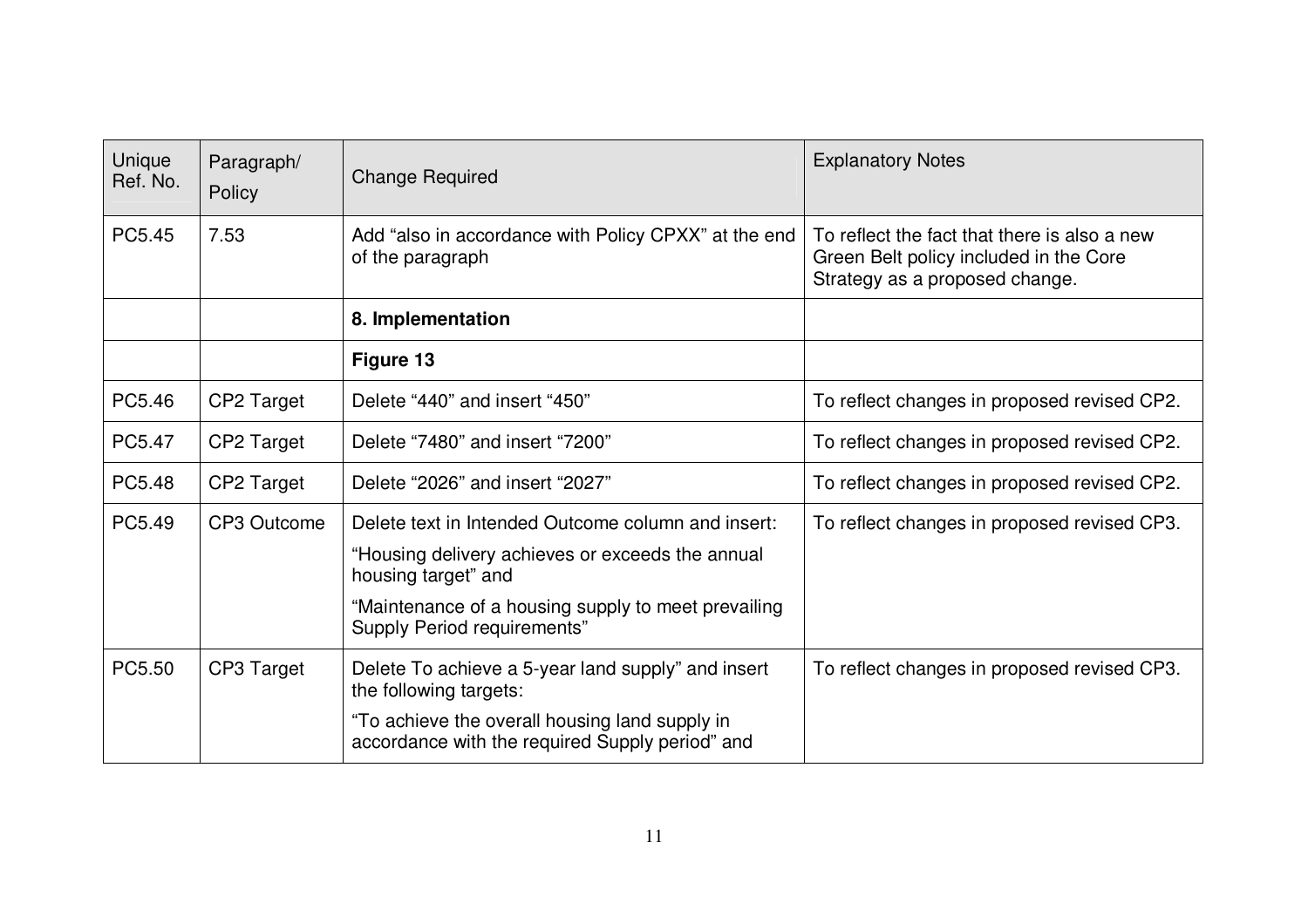| Unique<br>Ref. No. | Paragraph/<br>Policy                       | <b>Change Required</b>                                                                                                                                                                                                                                                                                            | <b>Explanatory Notes</b>                                                                                                    |
|--------------------|--------------------------------------------|-------------------------------------------------------------------------------------------------------------------------------------------------------------------------------------------------------------------------------------------------------------------------------------------------------------------|-----------------------------------------------------------------------------------------------------------------------------|
|                    |                                            | "Planning permissions by settlement hierarchy"                                                                                                                                                                                                                                                                    |                                                                                                                             |
| PC5.51             | CP <sub>9</sub>                            | Delete "2026" and insert "2027"                                                                                                                                                                                                                                                                                   | To reflect changes in the base date of the<br>plan, envisaged adoption of the Core Strategy<br>and the revised plan period. |
| PC5.52             | CP <sub>16</sub><br>Proposed<br>indicators | delete 'very good' from second bullet point and add 's'<br>to 'standard' to make it plural                                                                                                                                                                                                                        | To reflect changes in proposed revised CP16.                                                                                |
|                    |                                            | Glossary                                                                                                                                                                                                                                                                                                          |                                                                                                                             |
| PC5.53             | Affordable<br>housing                      | Replace definition with the following:<br>"Currently, PPS3 (June 2011) states that affordable<br>housing includes social rented, affordable rented and<br>intermediate housing provided to eligible households<br>whose needs are not met by the market. This may be<br>amended by subsequent national guidance." | To reflect changes at paragraph 5.80 (3 <sup>rd</sup> Set<br>of changes September 2011)                                     |
| PC5.54             | Annual<br>Monitoring<br>Report             | Delete "to the Secretary of State"                                                                                                                                                                                                                                                                                | To future proof the glossary in the event that<br>the requirement changes.                                                  |
| PC5.55             | Plan period                                | Change 2026 to 2027                                                                                                                                                                                                                                                                                               | To reflect changes in the base date of the<br>plan, envisaged adoption of the Core Strategy                                 |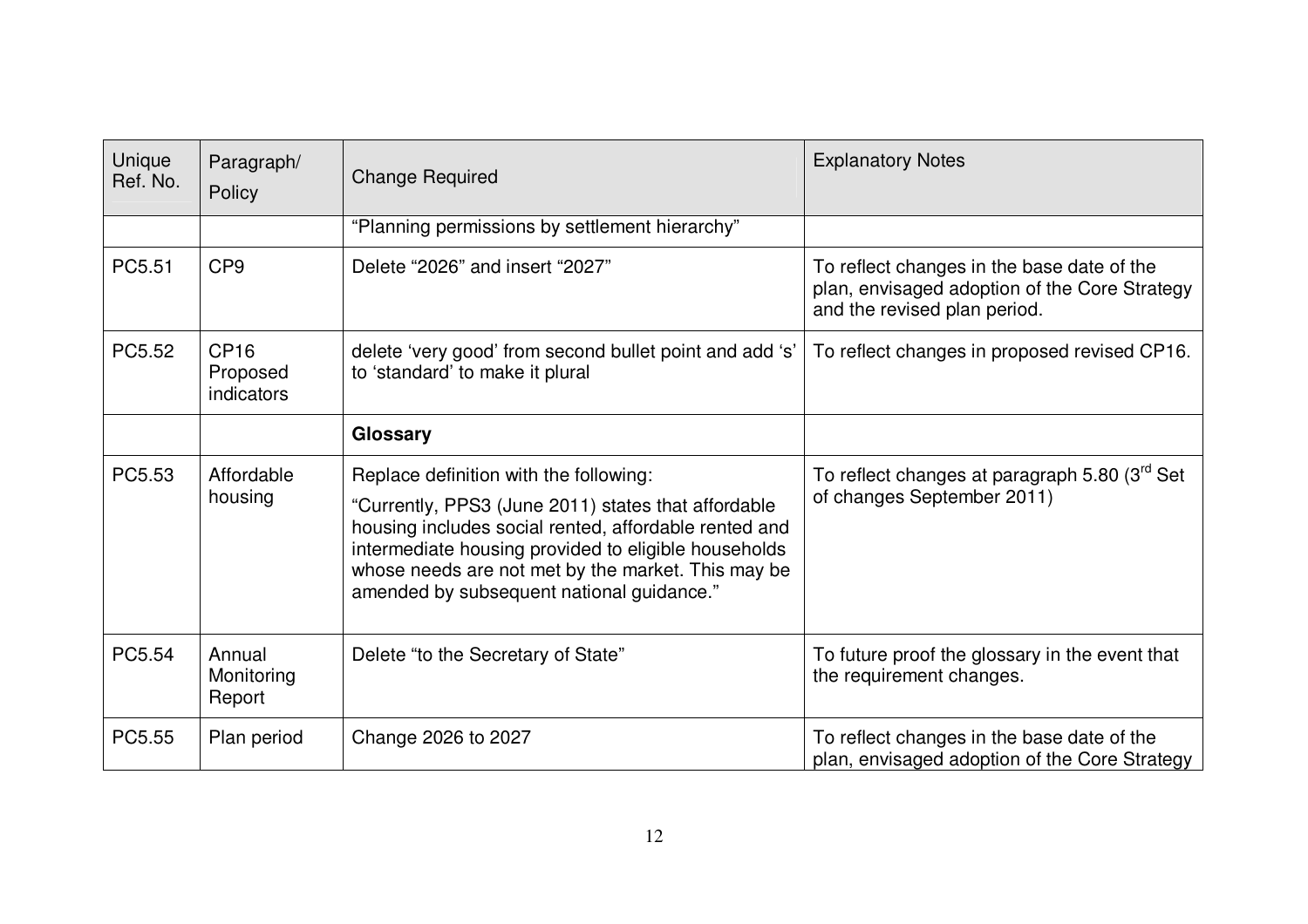| Unique<br>Ref. No. | Paragraph/<br>Policy                     | <b>Change Required</b>                                                                                                                          | <b>Explanatory Notes</b>                                                                                                                                                                                        |  |
|--------------------|------------------------------------------|-------------------------------------------------------------------------------------------------------------------------------------------------|-----------------------------------------------------------------------------------------------------------------------------------------------------------------------------------------------------------------|--|
|                    |                                          |                                                                                                                                                 | and the revised plan period.                                                                                                                                                                                    |  |
| PC5.56             | <b>Site</b><br>Allocations<br><b>DPD</b> | Change 2026 to 2027                                                                                                                             | To reflect changes in the base date of the<br>plan, envisaged adoption of the Core Strategy<br>and the revised plan period.                                                                                     |  |
|                    |                                          | <b>Proposal Map</b>                                                                                                                             |                                                                                                                                                                                                                 |  |
| PC5.57             | Proposals Map                            | Delete reference to those saved policies in the Selby<br>District Local Plan which are replaced by the Core<br>Strategy from the Proposals Map. | The reference to the policy numbers needs<br>removing form the Proposals Map although<br>the designations for example Major<br>Developed Sites remain because the new<br>Core Strategy policies will now apply. |  |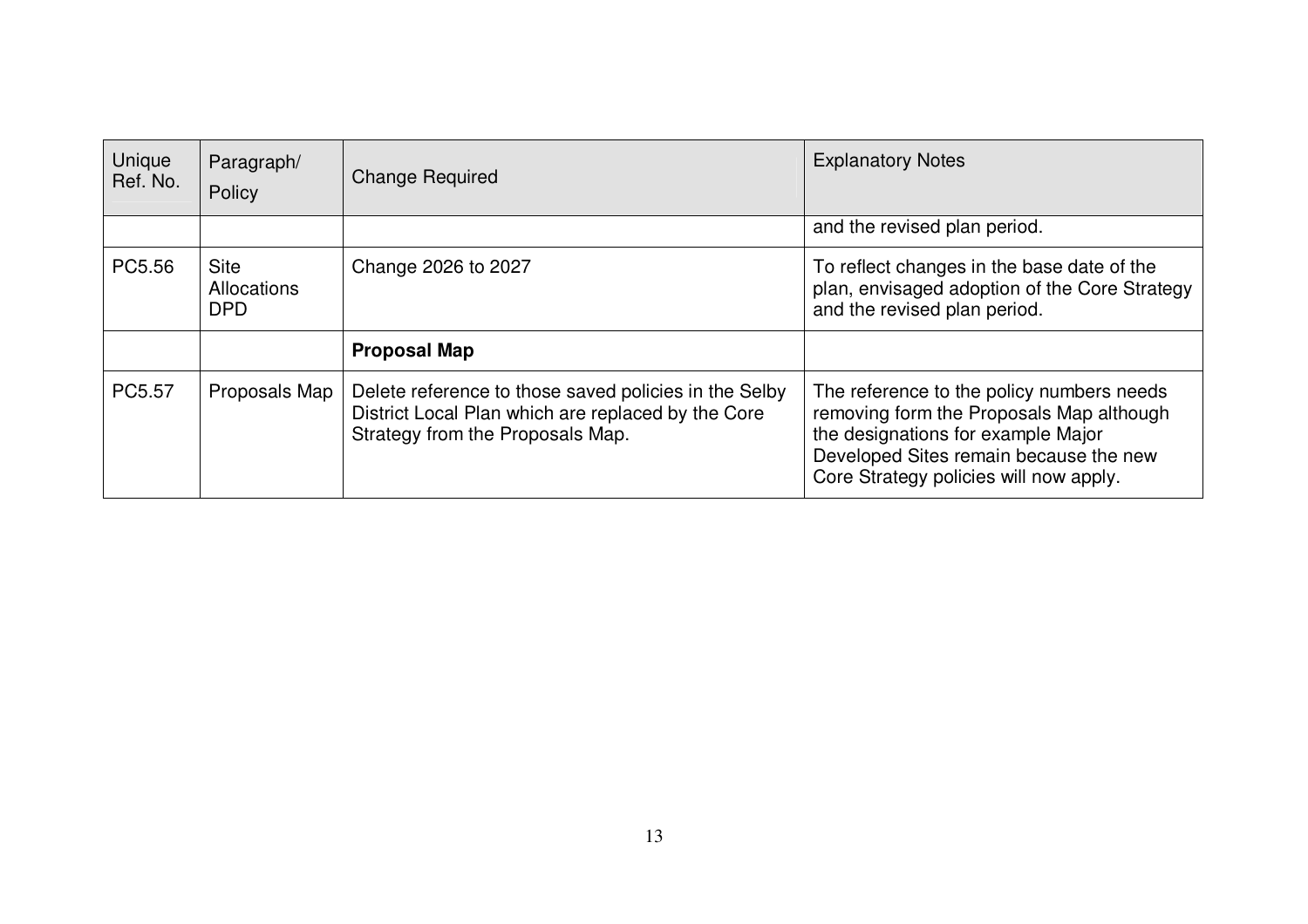# **Appendices**

Appendix 1 Proposed New CPXX (Green Belt) and supporting text

- Appendix 2 Proposed revised CP2 (The Scale and Distribution of Housing)<br>Appendix 3 Replacement Figure 9 (Housing Trajectory chart)
- Appendix 3 Replacement Figure 9 (Housing Trajectory chart)

Appendix 4 Proposed revised CP3 (Managing Housing Land Supply) and supporting text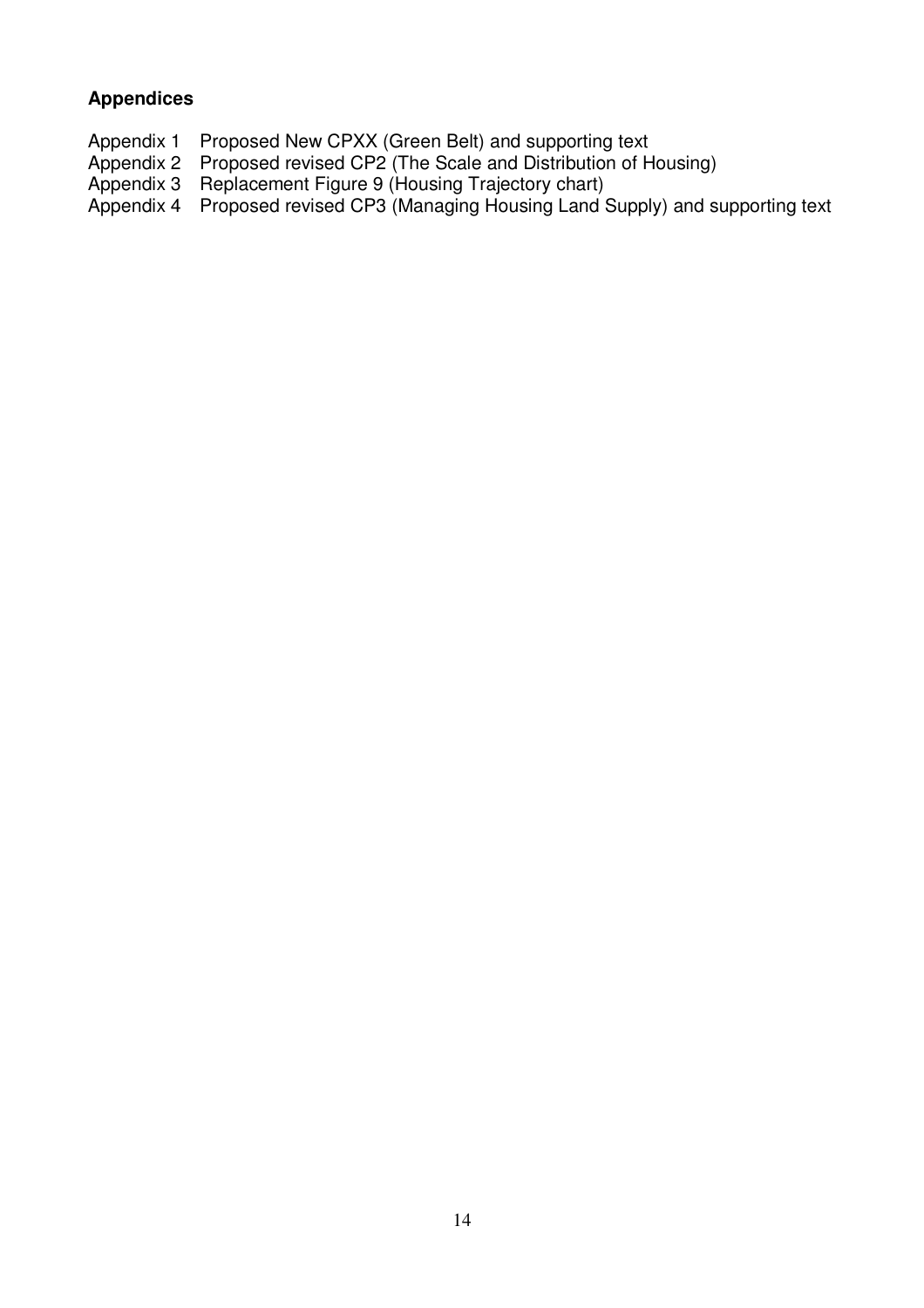## **Appendix 1 Proposed New Green Belt Policy**

### **Policy CPXX: Green Belt**

- 4.29a The District is covered by parts of both the West Yorkshire and York Green Belts<sup>1</sup>. One of the functions of the Green Belt is to prevent the coalescence of settlements, for example by preserving the open countryside gap between Sherburn in Elmet and South Milford. National planning guidance<sup>2</sup> stresses the importance of protecting the open character of Green Belt, and 'inappropriate' forms of development as expressed in higher order policy will be resisted unless very special circumstances can be demonstrated.
- 4.29b The area covered by Green Belt is defined on the Proposals Map. For the avoidance of doubt, the boundary line shown on the Proposals map is included in the Green Belt designation. Where there are different versions of maps that contradict one another, the most up to date map from the Council's GIS system has authority.

#### **Major Developed Sites in the Green Belt**

- 4.29c The existence of established businesses and infrastructure already present in the Green Belt area are constrained from otherwise legitimate development by the designation. The Council is sympathetic to such cases and recognises that these sites are at risk from being unable to develop. The Council wishes to support local businesses, retain existing jobs and promote new jobs, so it proposes to allocate *"Major Developed Sites in the Green Belt"* in accordance with national guidance.
- 4.29d Such sites are not removed from the Green Belt, but planning applications for limited infilling development will be considered favourably where the development is in accordance with national guidance and essential for retention or expansion of the core business/use, there is a strong economic justification, and the impact upon the Green Belt is minimal. Such a designation will enable sustainable economic growth in the interests of the economy, but the Council will resist change of use to nonemployment uses.
- 4.29e A range of Major Developed Sites in the Green Belt are identified in the Selby District Local Plan Policy GB3 and also shown on the Proposals Map.
	- Byram cum Sutton WWTW
	- Bilbrough Top roadside service area
	- Former Bacon Factory Site, Sherburn-in-Elmet
	- Papyrus Works, Newton Kyme
	- Tadcaster Grammar School

<sup>1</sup> See Figure 6 Key Diagram for indication of extent of Green Belt

<sup>2</sup> Currently *"PPG2: Green Belts"*, but may be replaced by NPPF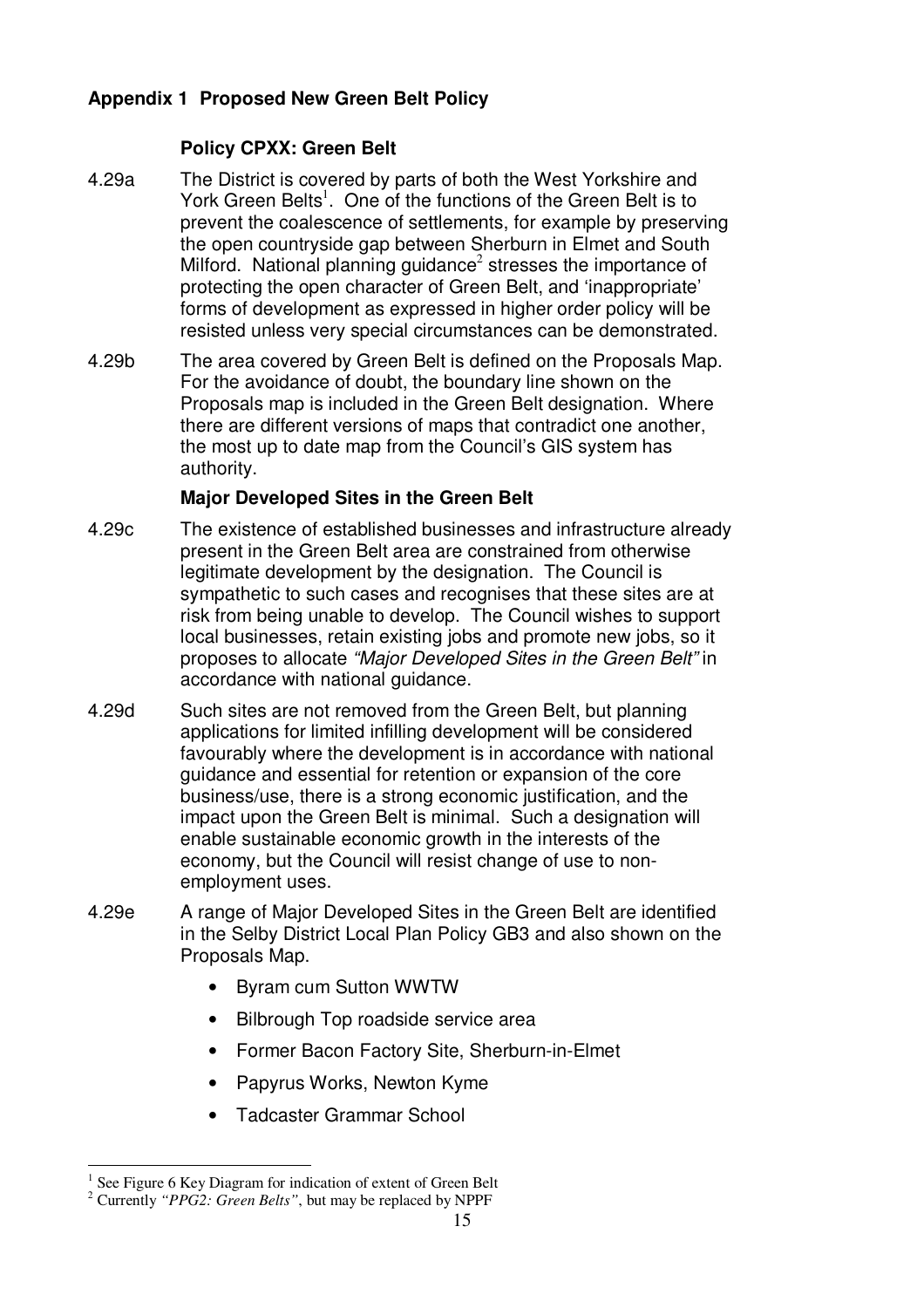- Triesse Vulcan Works, Church Fenton
- 4.29f The Core Strategy Policy CPXX (Green Belt) supersedes the SDLP Green Belt policies, including GB3 on Major Developed Sites. However, the SDLP Proposals Map where these sites are defined remains unchanged, and therefore Policy CPXX will apply to those sites. The Site Allocations Development Plan Document will review these Major Developed Sites and may identify and designate additional Major Developed Sites in the Green Belt.

#### **Green Belt Review**

- 4.29g RSS Policy YH9: Green Belts of the Yorkshire and Humber states that "*localised reviews of the Green Belt boundaries may be necessary in some places to deliver the Core Approach and Sub Area policies*". The Council considers that only in exceptional circumstances where there is an overriding need to accommodate what would otherwise be inappropriate development, which cannot be met elsewhere and where Green Belt land offers the most sustainable option, will land be taken out of the Green Belt. The Green Belt review may also consider identifying areas of safeguarded land to facilitate future growth beyond the plan period.
- 4.29h The text accompanying Core Strategy Policy CP3 notes the land supply issue at Tadcaster and other locations which has limited the potential delivery of housing in otherwise very sustainable locations. The Council is seeking to protect the settlement hierarchy and considers that the most sustainable option is to ensure that the Principal Town and Local Service Centres meet their own needs. This is especially true in Tadcaster where it is vitally important in order to deliver the Core Strategy Vision, Aims and Objectives to meet local needs and support the health and regeneration of the town.
- 4.29i The overriding objective to accommodate development where it is needed to support the local economy (alongside other town centre regeneration schemes) cannot take place elsewhere in the District and still have the same effect on securing Tadcaster's longer term health. Core Strategy Policies CP2 and CP3 seek to bring land forward in most sustainable locations within Development Limits in Tadcaster, but the Core Strategy must be pragmatic, flexible and future-proofed. Therefore, if land remains unavailable and other options explored for facilitating delivery fail, the Council must consider an alternative sustainable option.
- 4.29j The Council therefore considers that this offers the exceptional circumstances that justify a need to strategically assess growth options across the Green Belt.
- 4.29k Such a review would seek to ensure that only land that meets the purposes and objectives of Green Belt is designated as Green Belt – it would not be an exercise to introduce unnecessary additional controls over land by expanding the Green Belt for its own sake. Similarly, the review would not seek to remove land from the Green Belt where it is perceived simply to be a nuisance to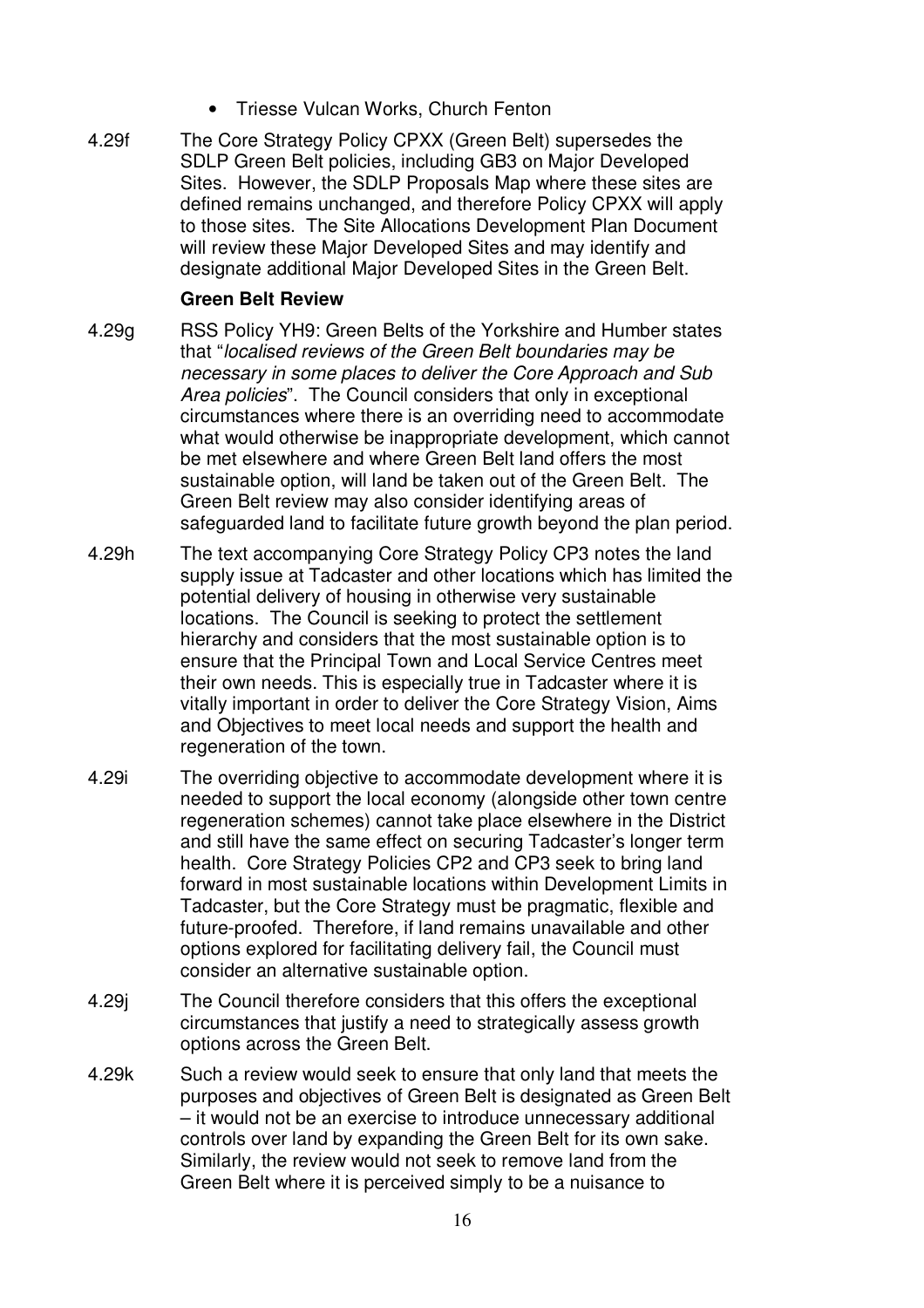obtaining planning permission. The review may also address anomalies such as (but not exclusively) cartographic errors and updates in response to planning approvals, reconsider "washed over" villages against Green Belt objectives, and consider simplifying the on-the-ground identification of Green Belt boundaries by following logical physical features.

- 4.29l The review would be carried out in accordance with up to date national policy and involve all stakeholders, and take into consideration the need for growth alongside the need to protect the openness of the District. It would examine Green Belt areas for their suitability in terms of the purpose of Green Belt;
	- to check the unrestricted sprawl of large built-up areas;
	- to prevent neighbouring towns from merging into one another;
	- to assist in safeguarding the countryside from encroachment;
	- to preserve the setting and special character of historic towns; and
	- to assist in urban regeneration, by encouraging the recycling of derelict and other urban land.
- 4.29m Further, the review would consider the contribution towards the objectives of Green Belt;
	- to provide opportunities for access to the open countryside for the urban population;
	- to provide opportunities for outdoor sport and outdoor recreation near urban areas;
	- to retain attractive landscapes, and enhance landscapes, near to where people live;
	- to improve damaged and derelict land around towns;
	- to secure nature conservation interest; and
	- to retain land in agricultural, forestry and related uses.
- 4.29n The review may also consider
	- the relationship between urban and rural fringe; and
	- the degree of physical and visual separation of settlements
- 4.29o This could supply a schedule of areas for further investigation where sites may be considered for suitability for development and subject to a sustainability assessment. This may consider other policy/strategy designations such as existing Local Plan 2005, sustainability criteria such as accessibility to services, facilities and public transport, and also flood risk. A lower-order DPD may then identify land for development, and/or safeguarding to facilitate development beyond the plan period and avoid a further Green Belt review in the future.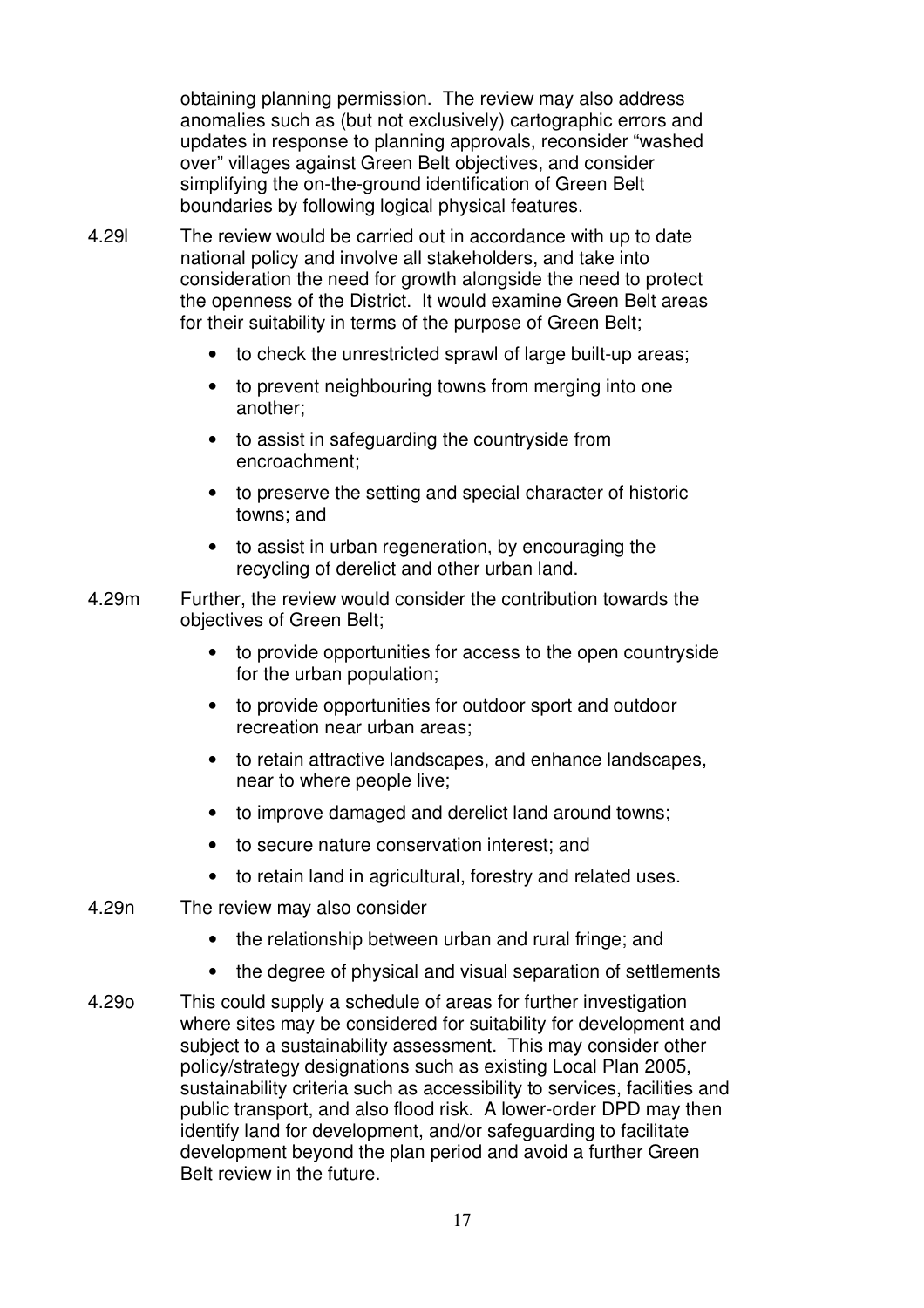4.29p Additional detail and a comprehensive review programme may be developed by a Review Panel made up of interested parties (similar to the existing SHLAA<sup>3</sup> Panel).

## **Policy CPXX Green Belt**

- **A. Those areas covered by Green Belt are defined on the Proposals Map.**
- **B. In accordance with higher order policies, within the defined Green Belt, planning permission will not be granted for inappropriate development unless the applicant has demonstrated that very special circumstances exist to justify why permission should be granted.**
- **C. Within Major Developed Sites in the Green Belt (as defined on the Proposals Map), some limited infilling and/or, redevelopment to support economic development of existing uses will be permitted in line with higher order policies.**
- **D. To ensure the Green Belt boundaries endure in the long term, a review of the Green Belt will be undertaken through a lower order DPD. The purposes of the review will be to:**
	- **1. address anomalies**
	- **2. review washed over villages**
	- **3. establish boundaries along strong physical features**
	- **4. ensure that there is sufficient land available to meet development requirements throughout the Plan period for allocations, and the need for growth beyond the Plan period by identifying Safeguarded Land.**
- **E. Under Criterion D4 (above), land may be taken out of the Green Belt only in exceptional circumstances, where**
	- **1. there is an over-riding need to deliver the Vision, Aims and Objectives of the Core Strategy by accommodating the housing development identified in the established settlement hierarchy as set out in CP2, and/or employment development identified in CP9, and**
	- **2. where such need cannot be met on non-Green Belt land, or where Green Belt land offers a significantly more sustainable option overall.**
- **F. Any sites considered for removal from the Green Belt under Criterion D4 (above) will be subject to a sustainability appraisal and assessed for their impact upon the following issues (non-exhaustive):**
	- **any other relevant policy/strategy; and**
	- **flood risk; and**

<sup>&</sup>lt;sup>3</sup> Strategic Housing Land Availability Assessment.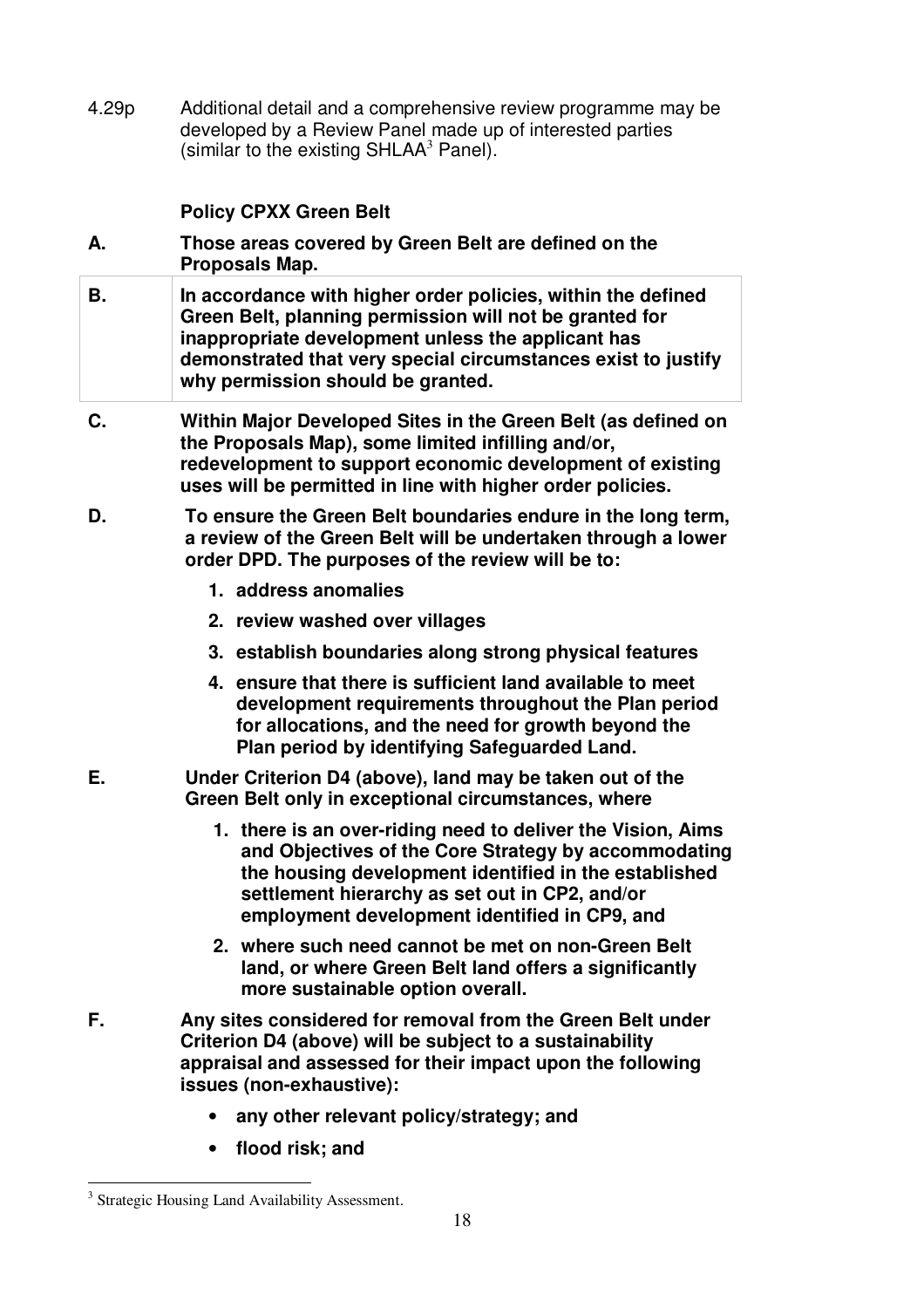- **nature conservation; and**
- **impact upon heritage assets; and**
- **impact upon landscape character; and**
- **appropriate access to services and facilities; and**
- **appropriate access to public transport.**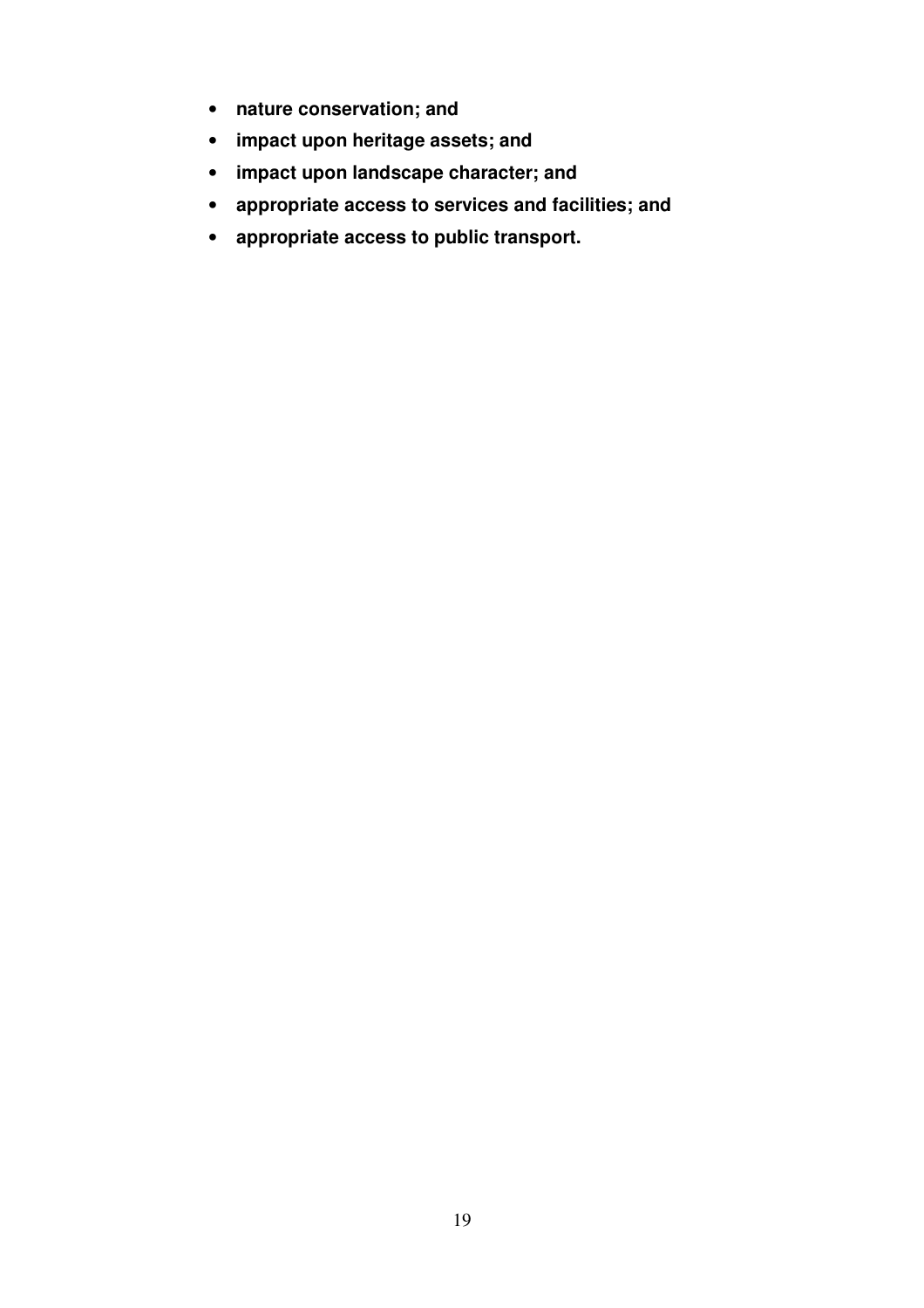**Policy CP2 The Scale and Distribution of Housing**

**A. Provision will be made for the delivery of 450 dwellings per annum and associated infrastructure in the period up to March 2027 phased as follows**

| $2011/12 - 2016/17$ | 400 dpa |
|---------------------|---------|
| $2017/18 - 2021/22$ | 460 dpa |
| 2022/23 - 2026/27   | 500 dpa |

**B. After taking account of current commitments, housing land allocations will be required to provide for a target of 5340 dwellings between 2011 and 2027, distributed as follows:**

| (Rounded<br>Figures)              | $\frac{1}{6}$  | <b>Minimum</b><br>require't<br>16 yrs<br>total<br>2011-2027 | dpa | <b>Existing</b><br><b>PPs</b><br>$31.03.11*$ | <b>New</b><br><b>Allocations</b><br>needed<br>(dw) | $%$ of new<br>allocations |
|-----------------------------------|----------------|-------------------------------------------------------------|-----|----------------------------------------------|----------------------------------------------------|---------------------------|
| Selby**                           | 51             | 3700                                                        | 230 | 1150                                         | 2500                                               | 47                        |
| Sherburn                          | 11             | 790                                                         | 50  | 70                                           | 700                                                | 13                        |
| Tadcaster                         | $\overline{7}$ | 500                                                         | 30  | 140                                          | 360                                                | $\overline{7}$            |
| Designated<br>Service<br>Villages | 29             | 2000                                                        | 130 | 290                                          | 1780                                               | 33                        |
| Secondary<br>Villages***          | $\overline{2}$ | 170                                                         | 10  | 170                                          | $\overline{\phantom{0}}$                           |                           |
|                                   |                |                                                             |     |                                              |                                                    |                           |
| *****Total                        | 100            | 7200****                                                    | 450 | 1820                                         | 5340                                               | 100                       |

Commitments have been reduced by 10% to allow for non-delivery.

- \*\* Corresponds with the Contiguous Selby Urban Area and does not include the adjacent villages of Barlby, Osgodby, Brayton and Thorpe Willoughby.
- Contribution from existing commitments only.

\*\*\*\* Target Land Supply Provision (450 dwellings per annum x 16 years)

\*\*\*\*\* Totals may not sum due to rounding

#### **C. In order to accommodate the scale of growth required at Selby 1000 dwellings will be delivered through a mixed use urban**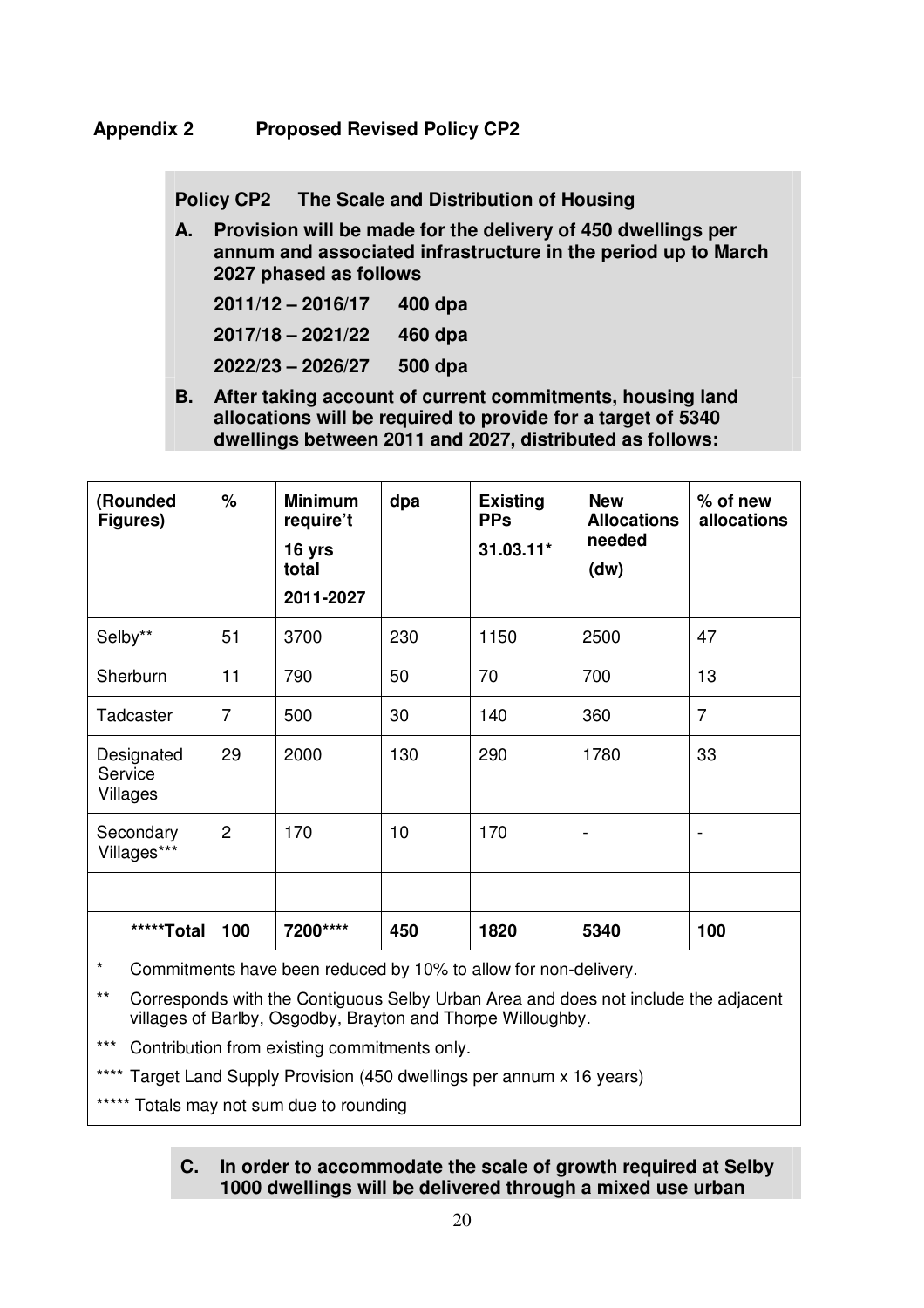**extension to the east of the town, in the period up to 2027, in accordance with Policy CP2A. Smaller scale sites within and/or adjacent to the boundary of the Contiguous Urban Area of Selby to accommodate a further 1500 dwellings will be identified through a Site Allocations DPD.**

- **D. Options for meeting the more limited housing requirement in Sherburn in Elmet and Tadcaster will be considered in Site Allocations DPD.**
- **E. Allocations will be sought in the most sustainable villages (Designated Service Villages) where local need is established through a Strategic Housing Market Assessment and/or other local information. Specific sites will be identified through Site Allocations DPD.**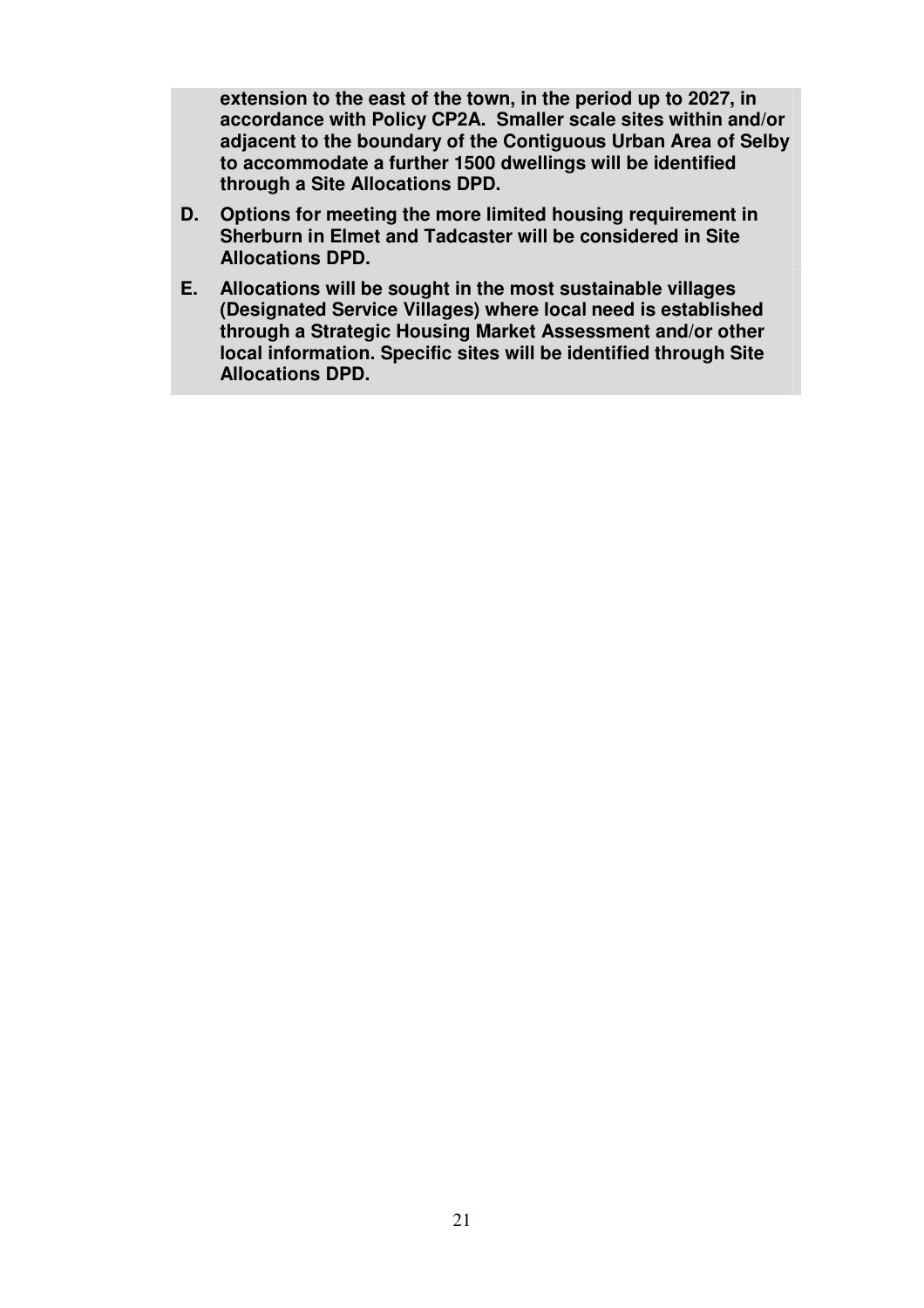

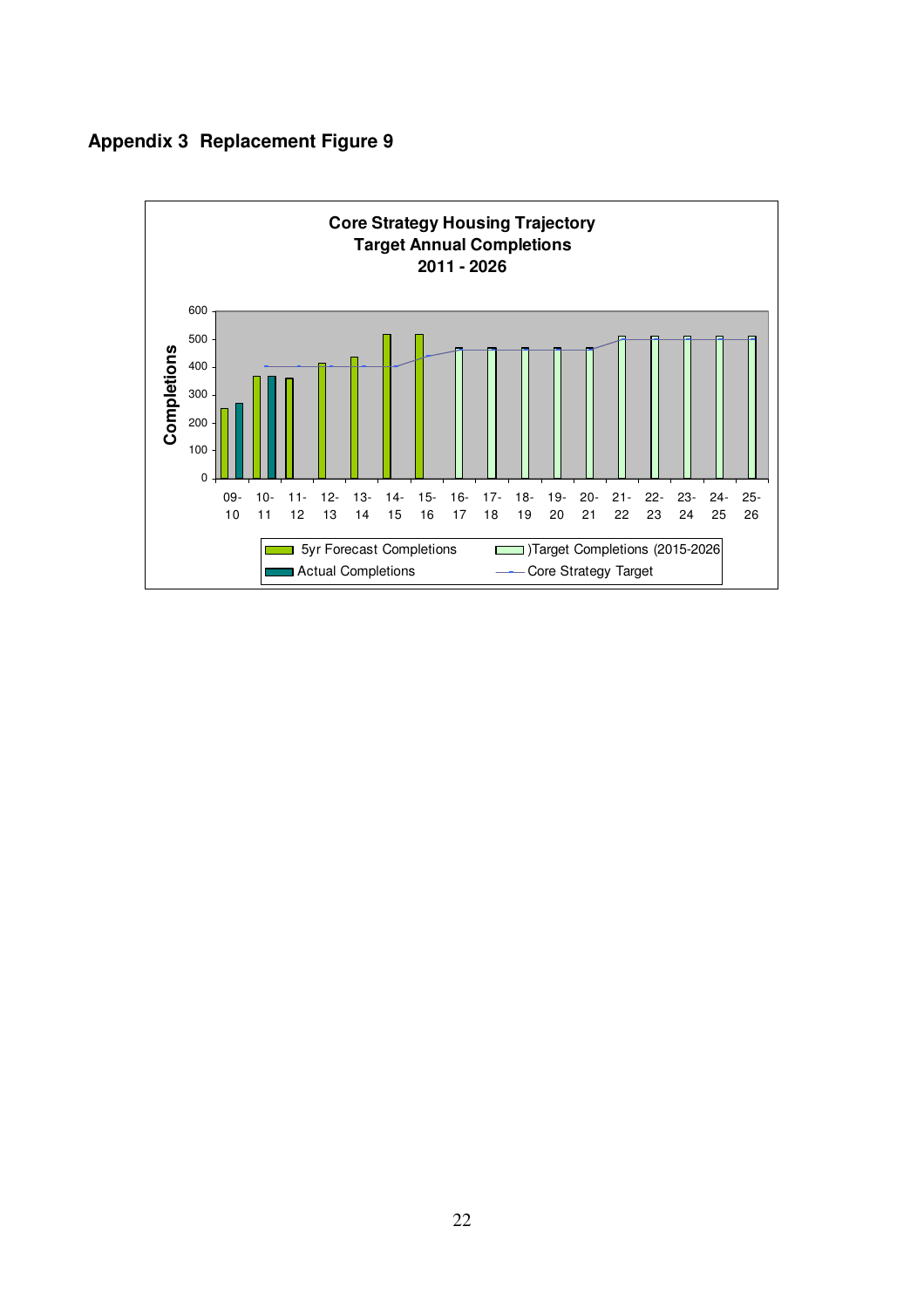## **Appendix 4 Proposed Revised Policy CP3**

#### **Policy CP3 Managing Housing Land Supply**

- 5.44a Government policy requires the Council to maintain a supply of housing land over a number of years. PPS3 sets out a 5-year supply, but this may change within the Plan period. Therefore the Council will refer to a "Supply Period" which will reflect the prevailing timescale in up to date national policy/guidance.
- 5.44b PPS3 indicates that sites included in the Supply Period should be deliverable by being available, suitable and achievable. The assessment of allocated sites to be brought forward into the Supply Period will take account of the following criteria:
	- the need to provide a continuous supply of land to meet the annual housing requirement for the District;
	- the need to demonstrate a supply of deliverable sites over a Supply Period;
	- the need to enable indicative annual requirements for individual settlements/settlement groups to be met;
	- the relative sustainability of sites within settlements;
	- the need to maximise the use of previously developed land;
	- the need to adopt a sequential approach to flood risk; and
	- the availability of the necessary infrastructure to enable delivery.

#### **Meeting the Previously Developed Land Target**

- 5.44c Previously developed land (PDL) is a resource the availability of which cannot be manufactured – only facilitated. PPS3 sets out a requirement to identify a local target for the development of PDL. PPS3 states that the rate at which previously developed land is being utilised should be monitored against a local target
- 5.44d The Core Strategy target is 40%. Further details of the PDL target are provided in Appendix 1. The likelihood of the cumulative average percentage for PDL usage falling below the target will be identified as early as possible.
- 5.44e In this event the Council will consider taking one or more of the following actions:
	- Facilitating land assembly by finding alternative sites for existing users or by compulsory purchase where no other alternative exists.
	- Restricting planning permissions on greenfield sites provided these are not required to meet overall housing delivery.
	- Reviewing the Allocations DPD with the specific aim of investigating further PDL sites.
- 5.44f No action is required in the case of the previously developed land target being exceeded.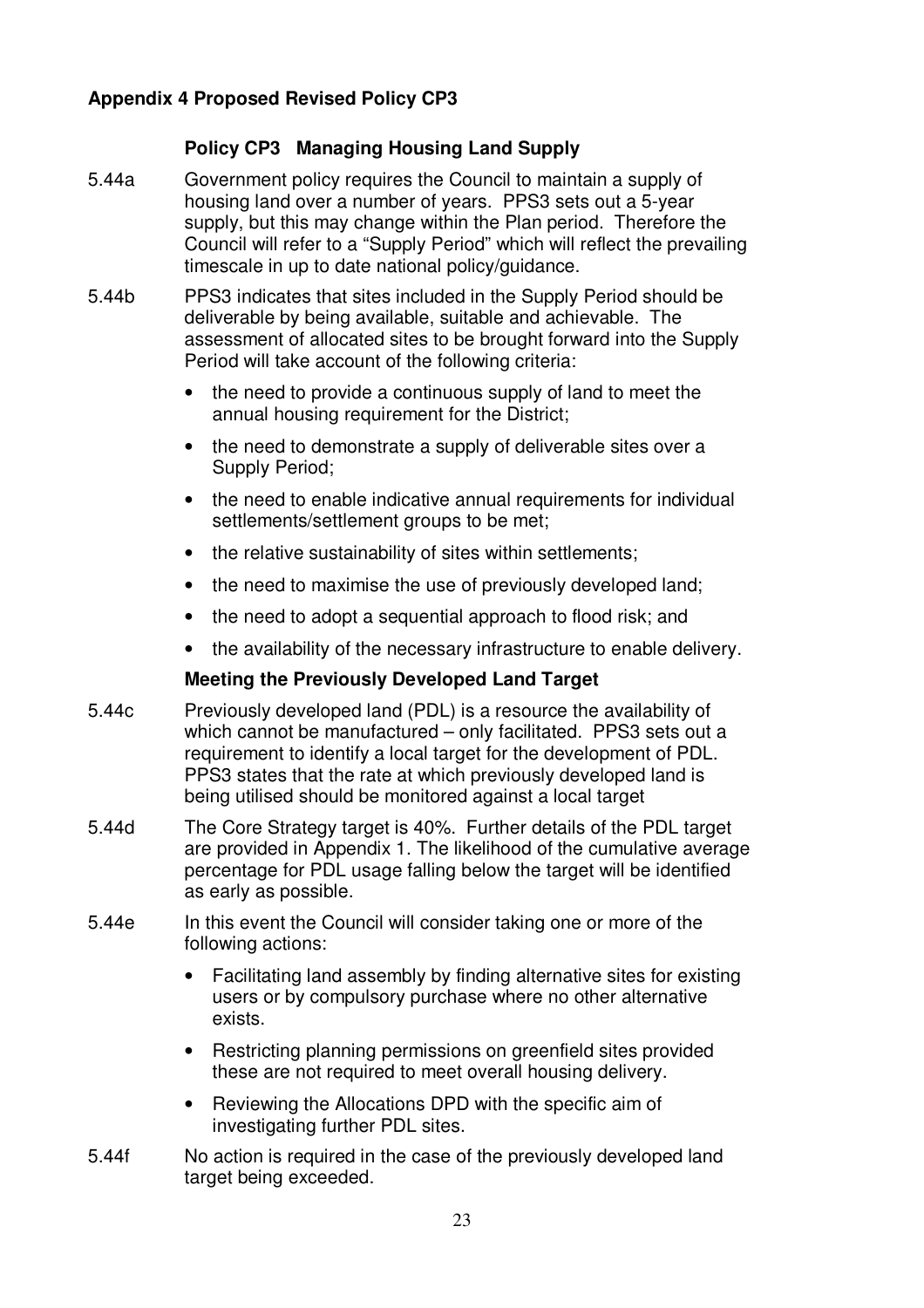#### **Maintaining delivery of housing in the Plan period**

- 5.44g The Council will monitor the delivery of housing across the District and ensure that the quantum of housing as well as the spatial distribution of housing is consistent with the Core Strategy. Where delivery is failing or weak, the Council will investigate the causes of the under performance and take appropriate remedial action.
- 5.44h The Council will consider the delivery under performing when it is less than the annual target for a continual 3 year period. This will allow for natural fluctuations in delivery but signal where intervention is necessary over a longer period without leaving it too late to act in later years of the plan period. The spatial distribution of delivery is also important, and if delivery is weak over a 3-year period in the Principal Town and/or Local Service Centres then action may be taken. The Council will also ensure that there are sufficient sites available in the Supply Period to continue delivery.
- 5.44i The Site Allocations DPD will encourage delivery by only introducing site phasing where it is necessary due to technical constraints; therefore there should be no artificial constraints on the supply of land. If delivery is still failing then the Council will assess the underlying causes and act appropriately to remedy the situation. This may involve simple measure such as negotiating and/or arbitration with partners to overcome impasses, or more complex measures such as exploring joint funding options, facilitating land assembly, or by using its statutory powers such as compulsory purchase of land.

#### **Spatial Delivery of CP2**

- 5.44j The SHLAA indicates that across the District there is ample available land to accommodate the quantum of development set out in the Core Strategy. However, the spatial distribution of such sites is more limited in some parts of the District which may affect the delivery of housing targets. The spatial distribution is also a key aim of the Core Strategy and so the Council must also take steps to ensure that delivery is spatially appropriate as well as sufficient in numbers. Therefore the Council will monitor development in each settlement to ensure that delivery is consistent with the overall distribution set out in Policy CP2.
- 5.44k Specifically in Tadcaster, land ownership issues have limited the potential delivery of housing in an otherwise very sustainable location. The existing population is disadvantaged through this lack of growth; there has been a loss in population in Tadcaster and the town's sustainability will continue to suffer if the situation does not improve. The RCLS09<sup>4</sup> shows that Tadcaster is significantly under performing: it is notable that Tadcaster Town Centre is underrepresented in terms of both convenience and comparison floorspace. The amount of vacant floorspace at nearly 13% is higher in Tadcaster than a national average of less than 10%. The Council considers that reasonable housing (and employment)

<sup>4</sup> Selby Retail, Leisure and Cultural Study, October 2009 by Drivers Jonas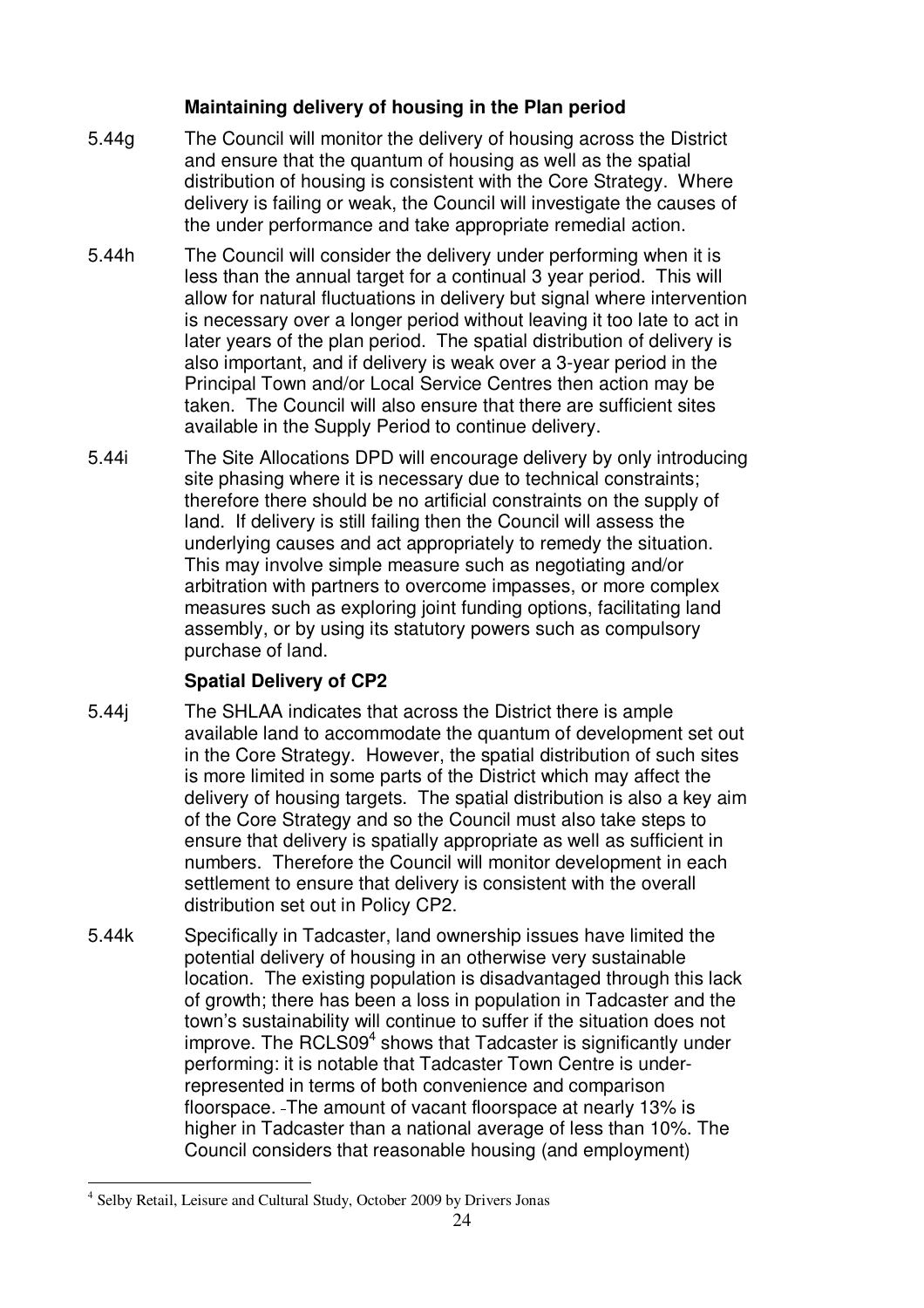development alongside other town centre regeneration proposals may help reverse the decline.

- 5.44l The Council considers that the sustainability of Tadcaster and its need for growth, together with the lack of available land (due to ownership issues) would constitute the exceptional circumstances required to undertake a Green Belt review. Although the Green Belt only restricts the western side of the town, land within the Limit to Development, and land adjacent to the Limit to Development on the east, has been confirmed as unavailable for the plan period. Therefore it is reasonable to reconsider the Green Belt around Tadcaster (and other areas) to facilitate sustainable growth in this plan period and to safeguard land for future plan periods through the Site Allocations DPD. Policy CPXX deals with this issue.
- 5.44m The Site Allocations DPD will provide more detail on the location of future allocations to meet the housing requirement. Policy CP3 below demonstrates how the supply represented in the DPD will be managed to ensure a plentiful choice throughout the Supply Period.

#### **Interim arrangements for maintaining the housing land supply**

- 5.44n Prior to the adoption of the Site Allocations DPD, the housing land Supply Period will be maintained by drawing on Phase 2 allocations identified in Policy H2 of the Selby District Local Plan, which have been released by the Council under the provisions of saved SDLP Policy H2A. Those policies are saved until superseded by the Site Allocations DPD.
- 5.44o The Council's monitoring process will identify any shortfall, which occurs, or is considered highly likely to occur within the subsequent year, in the Supply Period of deliverable sites, and may take action to facilitate delivery.

#### **Policy CP3 Managing Housing Land Supply**

- **A. The Council will ensure the provision of housing is broadly in line with the annual housing target and distribution under Policy CP2 by:**
	- **1. monitoring the delivery of housing across the District**
	- **2. identifying land supply issues which are causing or which may result in significant under-delivery of performance and/or which threaten the achievement of the Vision, Aims and Objectives of the Core Strategy**
	- **3. investigating necessary remedial action to tackle underperformance of housing delivery.**
- **B. Under-performance is defined as:**
	- **1. Delivery which falls short of the quantum expected in the annual target over a continuous 3 year period; or**
	- **2. Delivery which does not accord with the distribution specified in Policy CP2 with particular emphasis on delivery in the Principal Town and Local Service Centres**